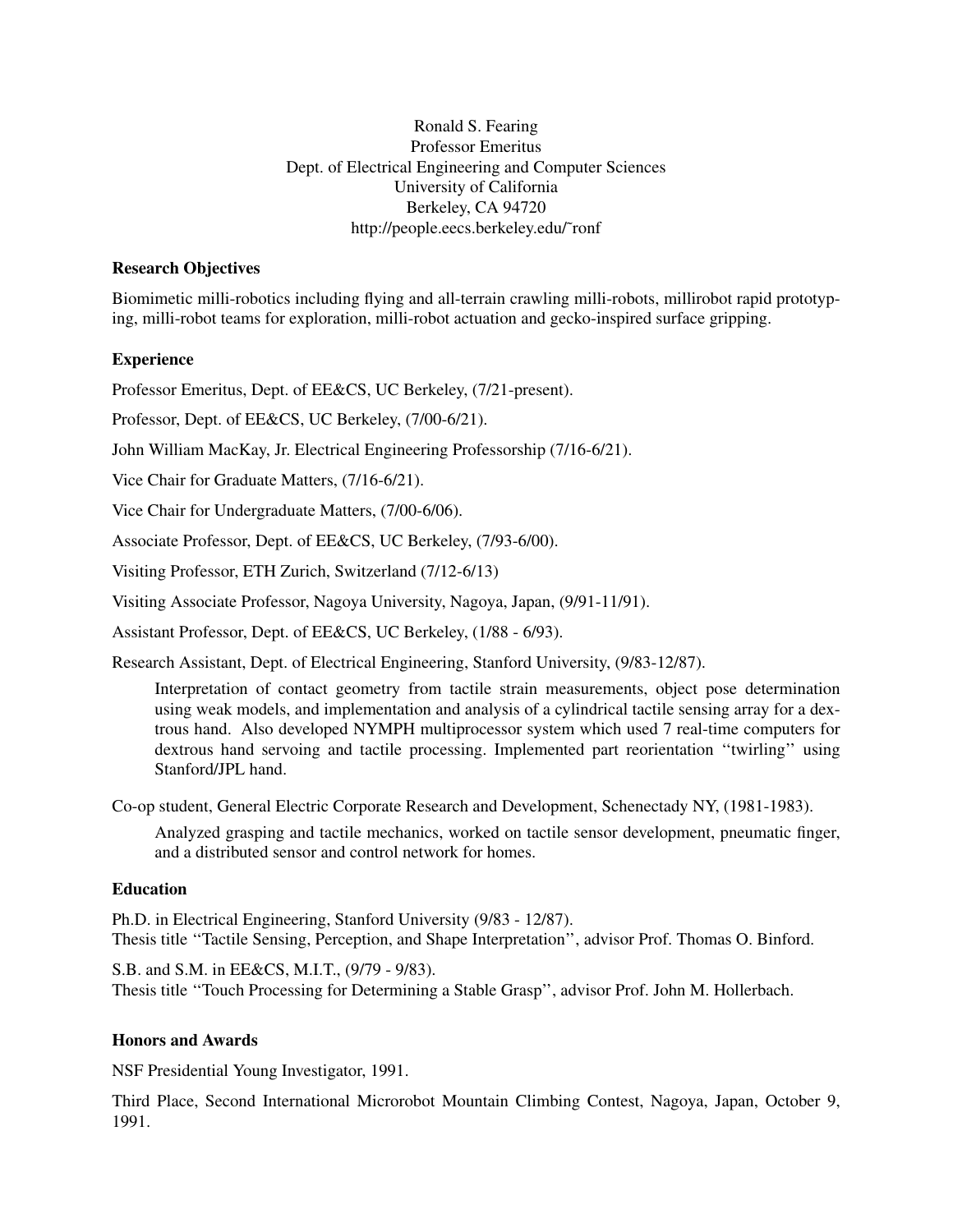NAE 2002 US Frontiers of Engineering Symposium

Best paper award:

- E.J. Nicolson and R.S. Fearing, ''Dynamic Modelling of a Part Mating Problem: Threaded Fastener Insertion'', *IEEE Workshop on Intelligent Robots and Systems,* Osaka, Japan, Nov. 3-5, 1991.
- D.W. Haldane, J.K. Yim, R.S. Fearing, ''Repetitive extreme-acceleration (14-g) spatial jumping with Salto-1P'', *IEEE/RSJ Int. Conf. on Int. Robots and Systems,* Vancouver, Sep. 24-28, 2017.
- C. Li, C.C. Kessens, R.S. Fearing and R.J. Full, ''Mechanical principles of dynamic terrestrial selfrighting using wings'', *Advanced Robotics* , Sept. 2017, DOI: 10.1080/01691864.2017.1372213.

Best Student Paper Award:

- F. Quan, T. Zhang, C. Li, P. Maserati, A.M. Hoover, P. Birkmeyer, A. Pullin, R.S. Fearing, and D.I. Goldman, ''Walking and running on yielding and fluidizing ground,'' *Robotics Science and Systems 2012.* Sydney Australia, Jul. 9-13, 2012.
- E.W. Schaler, L. Jiang, C. Lee, and R.S.Fearing, ''Bidirectional, thin-film repulsive-/attractive-force electrostatic actuators for a crawling milli-robot,'' *MARSS 2018: Int. Conf. on Manipulation, Automation, and Robotics at Small Scales,* Nagoya July 4-8, 2018.
- J.K.Yim, E.K. Wang, and R.S. Fearing, ''Drift-Free Roll and Pitch Estimation for High-Acceleration Hopping,'' *IEEE Int. Conf. on Robotics and Automation,* Montreal, May 20-24, 2019.

Finalist for best student paper award:

M.D. Berkemeier and R.S. Fearing, ''Control of a Two-Link Robot to Achieve Sliding and Hopping Gaits'', *IEEE Int. Conf. on Robotics and Automation,* Nice France, May, 1992.

Finalist for best paper award:

- R.S. Fearing, K.H. Chiang, M. Dickinson, D.L. Pick, M. Sitti, and J. Yan, ''Wing Transmission for a Micromechanical Flying Insect'', *IEEE Int. Conf. on Robotics and Automation,* San Francisco, April 24-27, 2000.
- S. Baek and R.S. Fearing, ''Flight forces and altitude regulation of 12 gram i-Bird,'' *IEEE BioRob,* Tokyo Sept. 2010.
- D.W. Haldane, K.C. Peterson, F.L. Garcia Bermudez, and R.S. Fearing, ''Animal-inspired Design and Aerodynamic Stabilization of a Hexapedal Millirobot,'' *IEEE Int. Conf. on Robotics and Automation*, Karlsruhe, Germany May 6-10, 2013.
- A. Nagabandi, G. Yang,T.H. Asmar, G. Kahn, S. Levine, and R.S. Fearing, ''Learning Image-Conditioned Dynamics Models for Control of Under-actuated Legged Millirobots,'' *IEEE/RSJ Int. Conf. on Robots and Systems* Madrid, Oct. 1-5, 2018.

Best Conference Video Award:

Joe Yan, et al ''The Micromechanical Flying Insect'' video presentation: *IEEE Int. Conf. on Robotics and Automation,* Washington, DC May 11-15, 2002.

Finalist for Best Conference Video Award:

David Zarrouk, Ronald Fearing ''A One Actuator Steerable Autonomous Robot (1STAR),'' video presentation: *IEEE Int. Conf. Robotics and Automation,* Hong Kong, June 2014.

Finalist for IEEE ICRA Best Paper Award on Robot Mechanisms and Design

M. Plecnik, K.M. Fearing, R.S. Fearing, ''Adjustable Power Modulation for a Leg Mechanism Suitable for Running,'' *IEEE Int. Conf. on Robotics and Automation,* Montreal, May 20-24, 2019.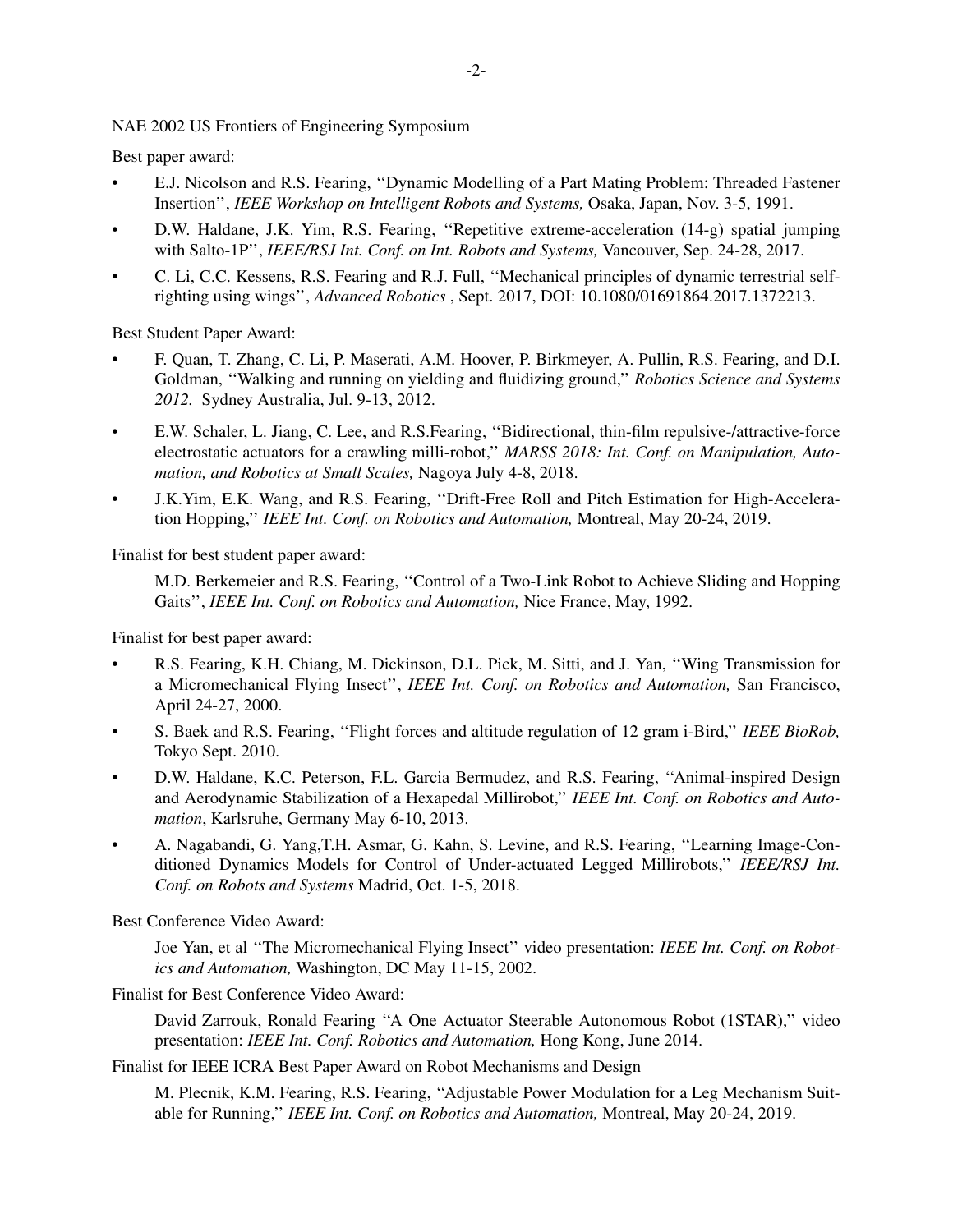#### **Journal Papers**

J1. L. Wang, J. Hodges, D. Yu, and R.S. Fearing, ''Automatic modeling and fault diagnosis of car production lines based on first-principle qualitative mechanics and semantic web technology,'' *Advanced Engineering Informatics*, v. 49, p.101248, 2021.

J2. M.M. Plecnik and R. S. Fearing, ''Designing Dynamic Machines With Large-Scale Root Finding,'' *IEEE Transactions on Robotics* Mar. 2020 DOI: 10.1109/TRO.2020.2975425.

J3. J.K. Yim, B.R.P. Singh, E.K. Wang, R. Featherstone, and R.S Fearing, ''Precision Robotic Leaping and Landing Using Stance-phase Balance,'' *IEEE Robotics and Automation Letters* February 2020.

J4. Y. Wu, J.K. Yim, J. Liang, Z. Shao, M. Qi, J. Zhong, Z. Luo, X. Yan, M. Zhang, X. Wang, R.S. Fearing, R.J. Full and Liwei Lin, ''Insect-scale fast moving and ultrarobust soft robot ,'' *Science Robotics* 31 Jul 2019 DOI: 10.1126/scirobotics.aax1594

J5. Dongwon Yun and R.S. Fearing, ''Cockroach Millirobot Robot With Improved Load Capacity,'' *ASME Journal of Mechanisms and Robots*, 11(3), 035001 Apr. 08, 2019. DOI 10.1115/1.4042626

J6. G-P. Jung, C.S. Casarez, J. Lee, S-M. Baek, S-J. Yim, S-H. Chae, R.S. Fearing, and K-J. Cho, ''JumpRoACH: A Trajectory-Adjustable Integrated Jumping-Crawling Robot,'' *IEEE/ASME Mechatronics*, vol. 24, no. 3, pp. 947-958, June 2019. DOI 10.1109/TMECH.2019.2907743

J7. K. Jayaram, J.-M. Mongeau, A. Mohapatra, P. Birkmeyer, R.S. Fearing and R.J. Full, ''Transition by head-on collision: Mechanically mediated maneuvers in cockroaches and small robots,'' *Journal of the Royal Society Interface,* 14 February 2018. DOI: 10.1098/rsif.2017.0664 2018.

J8. E.Schaler, T. Zohdi, R.S. Fearing ''Thin-Film Repulsive-Force Electrostatic Actuators,'' *Sensors and Actuators,* Dec. 26, 2017. https://doi.org/10.1016/j.sna.2017.12.054

J9. C. Li, C.C. Kessens, R.S. Fearing and R.J. Full, ''Mechanical principles of dynamic terrestrial self-righting using wings'', *Advanced Robotics* , Sept. 2017, DOI: 10.1080/01691864.2017.1372213.

J10. Y. Gao, H. Ota, E. W. Schaler, K. Chen, A. Zhao, W. Gao, H. M. Fahad, Y. Leng, A. Zheng, F. Xiong, C. Zhang, L.-C. Tai, P. Zhao, R. S. Fearing, A. Javey, ''Wearable Microfluidic Diaphragm Pressure Sensor for Health and Tactile Touch Monitoring,'' *Adv. Mater.* 2017, 1701985. https://doi.org/10.1002/adma.201701985

J11. M.M. Plecnik and R.S. Fearing, ''Finding Only Finite Roots to Large Kinematic Synthesis Systems,'' *ASME J. Mechanisms Robotics,* 2017;9(2):021005-021005-8.

J12. Mark M. Plecnik, Duncan W. Haldane, Justin K. Yim and Ronald S. Fearing, ''Design Exploration and Kinematic Tuning of a Power Modulating Jumping Monopod,'' *J. Mechanisms Robotics* 9(1), 011009 (Dec 07, 2016) JMR-16-1123; doi: 10.1115/1.4035117

J13. D.W. Haldane, M.M. Plecnik, J.K. Yim, R.S. Fearing, ''Robotic vertical jumping agility via series-elastic power modulation," *Science Robotics*, 6 Dec 2016. Vol. 1, Issue 1, DOI: 10.1126/scirobotics.aag2048

J14. C. Li, A.O. Pullin, D.W. Haldane, H.K. Lam, R.S. Fearing and R. J. Full, ''Terradynamically streamlined shapes in animals and robots enhance traversability through densely cluttered terrain'' *Bioinspiration and Biomimetics,* vol. 10, no. 4, pp. 046003, 2015.

J15. Duncan W. Haldane, Carlos S. Casarez, Jaakko T. Karras, et al. ''Integrated Manufacture of Exoskeletons and Sensing Structures for Folded Millirobots,'' *J. Mechanisms Robotics,* 7(2), 021011 (2015).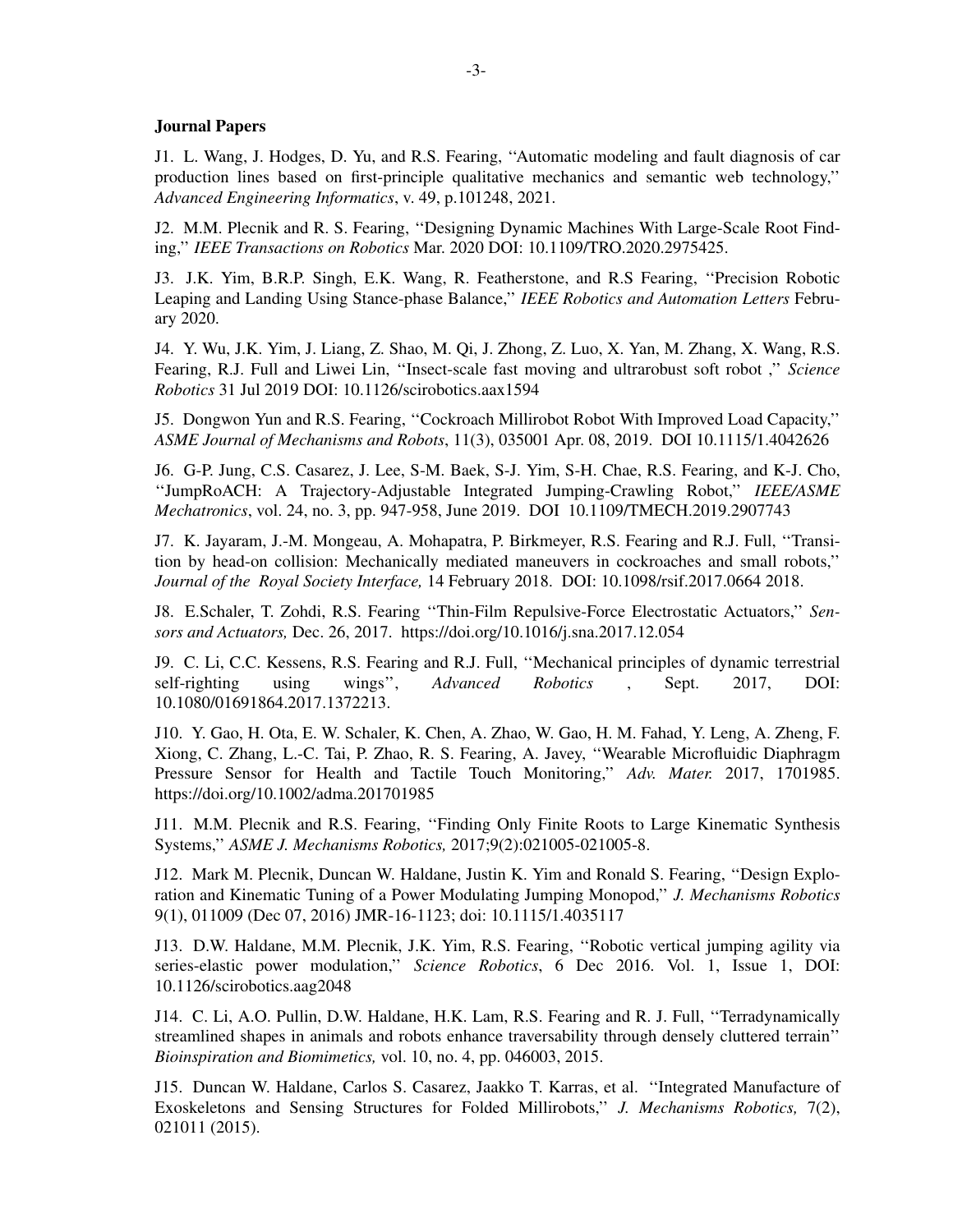J16. D. Zarrouk and R.S. Fearing, ''Controlled In-Plane Locomotion of a Hexapod Using a Single Actuator'', *IEEE Transactions on Robotics,* vol. 31, no. 1, pp. 157, Feb. 2015.

J17. Bryan E. Schubert, Andrew G. Gillies, and Ronald S. Fearing, ''Angled microfiber arrays as low-modulus, low Poisson's ratio compliant substrates,'' *J. Micromech. Microeng.* 24 065016, 2014.

J18. A. G. Gillies and R.S. Fearing, ''Simulation of synthetic gecko arrays shearing on rough surfaces'', *Journal Roy. Society Interface,* vol. 11, no. 20140021, April 2014.

J19. Xiaobo Zhang, Zhibin Yu, Chuan Wang, David Zarrouk, Jung Woo Seo, Jim Cheng, Austin Buchan, Kuniharu Takei, Yang Zhao, Joel Ager, Junjun Zhang, Mark Hettick, Mark Hersam, Albert P. Pisano, Ronald Fearing, and Ali Javey, ''Photo- actuators and motors based on carbon nanotubes with selective chirality distributions,'' *Nature Communications,* vol. 5, no. 2983, 2014. (doi:10.1038/ncomms3983)

J20. A.G. Gillies, H. Lin, A. Henry, A. Ren, K. Shiuan, R.S. Fearing, and R.J. Full, ''Gecko toe and lamellar shear adhesion on macroscopic, engineered rough surfaces,'' *Journal of Experimental Biology,* online Oct. 10, 2013.

J21. T. Zhang, F. Qian, C. Li, P. Masarati, A. M. Hoover, P. Birkmeyer, A. Pullin, R.S. Fearing, and D.I. Goldman, ''Ground fluidization promotes rapid running of a lightweight robot,'' *The International Journal of Robotics Research,* June 2013 vol. 32, pp.859-869, doi:10.1177/0278364913481690

J22. Yongkwan Kim, Robert K. Claus, Francesca Limanto, Ronald S. Fearing, and Roya Maboudian, ''Friction Characteristics of Polymeric Nanofiber Arrays against Substrates with Tailored Geometry,'' *Langmuir,* June 2013.

J23. A. G. Gillies, J. Puthoff, M.J. Cohen, K. Autumn, and R. S. Fearing, ''Dry Self-Cleaning Properties of Hard and Soft Fibrillar Structures,'' *ACS Applied Materials and Interfaces,* June 2013.

J24. Andrew G. Gillies, Jonghun Kwak, Ronald S. Fearing, ''Controllable particle adhesion with a magnetically actuated synthetic gecko adhesive'' *Advanced Functional Materials,* 7 Feb. 2013. DOI: 10.1002/adfm.201203122

J25. Jongho Lee and Ronald S. Fearing, ''Wet Self-Cleaning of Superhydrophobic Microfiber Adhesives Formed from High Density Polyethylene,'' *Langmuir,* DOI: 10.1021/la303017a October 16, 2012.

J26. Jean-Michel Mongeau, Brian McRae, Ardian Jusufi, Paul Birkmeyer, Aaron M. Hoover, Ronald Fearing, Robert J. Full, "Rapid Inversion: Running Animals and Robots Swing like a Pendulum under Ledges'' *PLoS ONE*, vol. 7, no. 6, 6 June 2012. dx.plos.org/10.1371/journal.pone.0038003

J27. Y. Kim, F. Limanto, D-H. Lee, R.S. Fearing, and R. Maboudian, ''Role of Counter-substrate Surface Energy in Macroscale Friction of Nanofiber Arrays,'' *Langmuir,*, 2012. dx.doi.org/10.1021/la204078z

J28. T. Takahashi, K. Takei, A. G. Gillies, R. S. Fearing, A. Javey, ''Carbon Nanotube Active-Matrix Backplanes for Conformal Electronics and Sensors'', *Nano Letters,* 11, 5408-5413, 2011.

J29. K Peterson, P Birkmeyer, R Dudley, and R S Fearing, "A Wing-Assisted Running Robot and Implications for Avian Flight Evolution,'' *Bioinspiration and Biomimetics,* vol. 6, no. 046008 doi:10.1088/1748-3182/6/4/046008, Oct. 18, 2011.

J30. Dae Ho Lee, Yongkwan Kim, Ronald S. Fearing, and Roya Maboudian, ''Effect of Fiber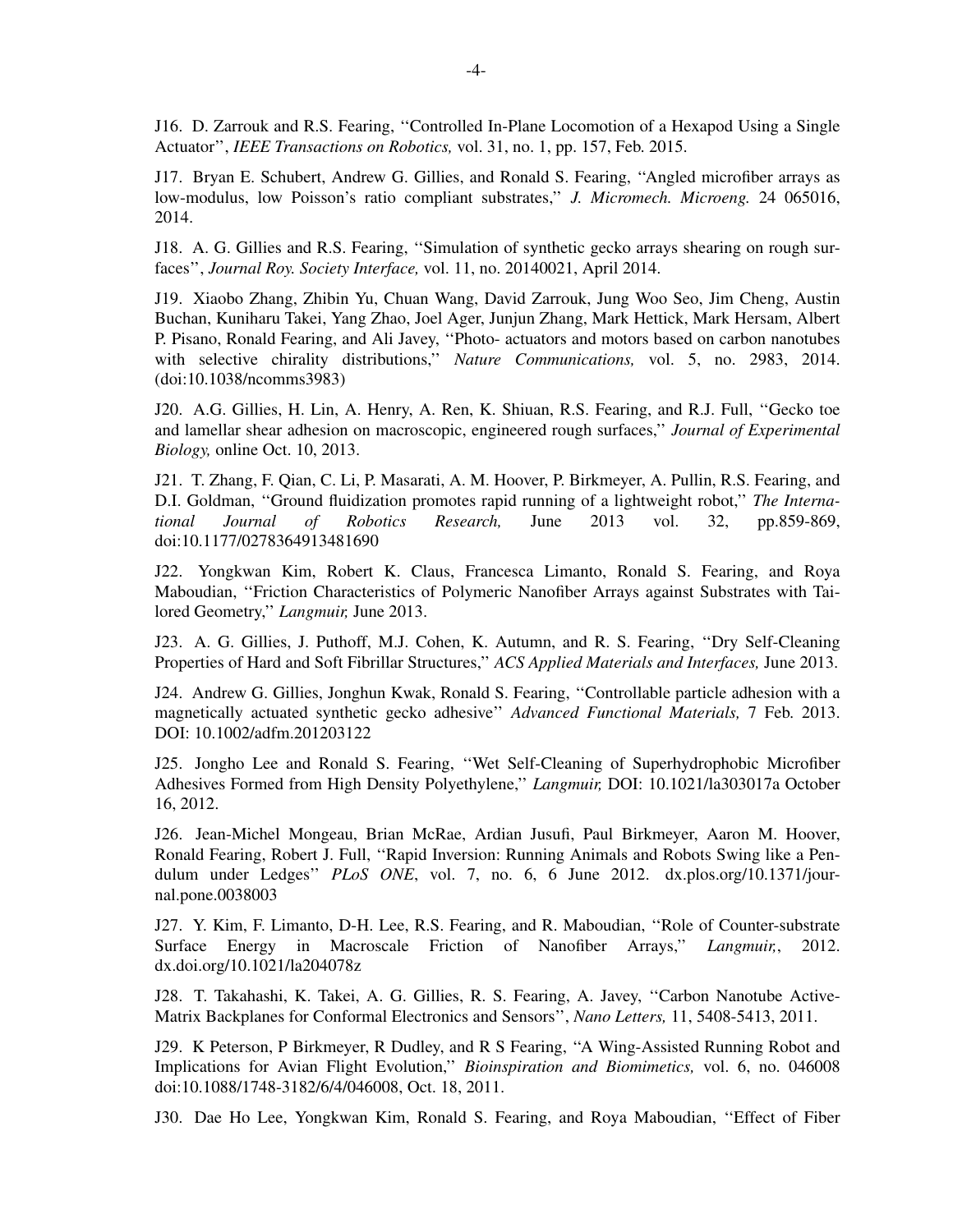Geometry on Macroscale Friction of Ordered Low-Density Polyethylene Nanofiber Arrays,'' *Langmuir,* July 20, 2011. DOI: 10.1021/la201498u

J31. Andrew G. Gillies and Ronald S. Fearing, ''Shear Adhesion Strength of Thermoplastic Gecko-Inspired Synthetic Adhesive Exceeds Material Limits,'' *Langmuir,* August 17, 2011, DOI: 10.1021/la202085j.

J32. X. Zhang, C.L. Pint, M.H. Lee, B.E. Schubert, A. Jamshidi, K. Takei, H. Ko, A. Gillies, R. Bardhan, J.J. Urban, M. Wu, R. Fearing, and A. Javey, ''Optically- and Thermally-Responsive Programmable Materials Based on Carbon Nanotube-Hydrogel Polymer Composites'' *Nano Letters,* Article ASAP, July 2011. DOI: 10.1021/nl201503e

J33. K. Takei, T. Takahashi, J.C. Ho, H. Ko, A.G. Gillies, P.W. Leu, R.S. Fearing, and A. Javey, ''Nanowire active-matrix circuitry for low-voltage macroscale artificial skin,''*Nature Materials,* 12 Sept. 2010, doi:10.1038/NMAT2835

J34. A.G. Gillies and R.S. Fearing, ''A micromolded connector for reconfigurable millirobots,'' *J. Micromech. Microeng.* 20 (2010) 105011.

J35. J. Lee, B. Bush, R. Maboudian, and R.S. Fearing, ''Gecko-inspired Combined Lamellar and Nanofibrillar Array for Adhesion on Non-planar Surface,'' *Langmuir,* DOI: 10.1021/la9029672 Oct. 2009.

J36. H. Ko, Z. Zhang, Y.-L. Chueh, J.C. Ho, R.S. Fearing, and A. Javey, ''Wet and Dry Adhesion Properties of Self-Selective Nanowire Connectors'' *Advanced Functional Materials,* 25 August 2009. DOI:10.1002/adfm.200901178

J37. H. Ko, J. Lee, B.E. Schubert, Y.-L. Chueh, P.W. Leu, R.S. Fearing, and A. Javey, ''Hybrid CoreShell Nanowire Forests as Self-Selective Chemical Connectors,'' *Nano Letters,* April 24, 2009, DOI: 10.1021/nl900343b

J38. E. Steltz and R.S. Fearing, ''Dynamometer Power Output Measurements of Miniature Piezoelectric Actuators,'' *IEEE/ASME Trans. on Mechatronics,* vol. 14, no. 1, pp.1-10, 2009.

J39. S. Baek and R. S. Fearing, ''Reducing Contact Resistance Using Compliant Nickel Nanowire Arrays,'' *IEEE Trans. on Components and Packaging Technology,* vol. 31, no. 4, pp. 859-868, Dec. 2008.

J40. J. Lee, R. S. Fearing, K. Komvopolous, ''Directional adhesion of gecko-inspired angled microfiber arrays,'' *Appl. Phys. Lett.* 93, 191910 (2008); DOI:10.1063/1.3006334

J41. J. Lee and R.S. Fearing, ''Contact Self-cleaning Synthetic Gecko Adhesive from Polymer Nanofibers,'' *Langmuir,* 10 Sep. 2008, doi:10.102/la8021485.

J42. R.J. Wood, S. Avadhanula, R. Sahai, E. Steltz, R.S. Fearing, ''Microrobot design using fiber reinforced composites,'' *ASME Journal of Mechanical Design,* vol. 130, no. 5, 2008. http://link.aip.org/link/?JMD/130/052304

J43. C. Majidi and R. Fearing, ''Adhesion of an elastic plate to a sphere,'' *Proc. Royal Society, A,* doi:10.1098/rspa.2007.0341, Feb. 2008.

J44. J. Lee, C. Majidi, B. Schubert, R.S. Fearing ''Sliding induced adhesion of stiff polymer microfiber arrays: 1. Macroscale behaviour,'' *Journal Royal Society, Interface*, Jan. 22, 2008. 10.1098/rsif.2007.1308

J45. B. Schubert, J. Lee, C. Majidi, R.S. Fearing, ''Sliding induced adhesion of stiff polymer

microfiber arrays: 2. Microscale behaviour,'' *Journal Royal Society, Interface,* Jan. 22, 2008. 10.1098/rsif.2007.1309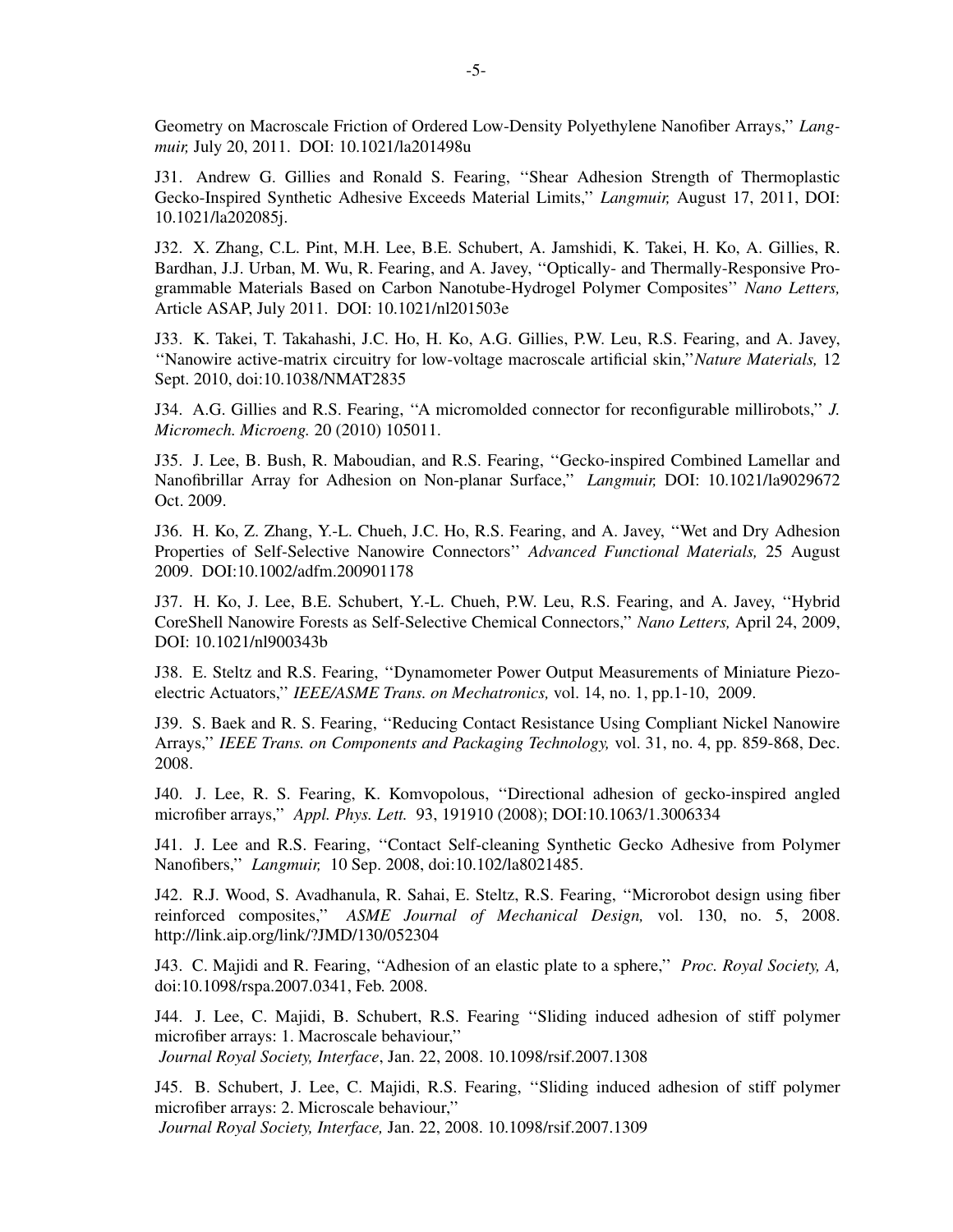J46. B. Schubert, C. Majidi, R. E. Groff, S. Baek, B. Bush, R. Maboudian, R.S. Fearing, "Towards friction and adhesion from high modulus microfiber arrays,'' *Journal of Adhesion Science and Technology,* 21(12-13), pp. 1297-1315 (2007).

J47. R.J. Wood, S. Avadhanula, E. Steltz, M. Seeman, J. Entwistle, A. Bachrach, G. Barrows, S. Sanders, and R.S. Fearing, ''An Autonomous Palm-Sized Gliding Micro Air Vehicle: Design, Fabrication, and Results of a Fully Integrated Centimeter-Scale MAV," IEEE Robotics and Automation *Magazine*, vol. 14, no. 2, pp. 82-91, June 2007.

J48. C. Majidi, R.E. Groff, and R.S. Fearing, ''Analysis for Shaft-loaded Membrane Delamination using Stationary Principles'' *Mathematics and Mechanics of Solids,* January 2007, 1081286506068823. Vol. 13, No. 1, 3-22 (2008).

J49. K. Autumn, C. Majidi, R.E. Groff, A. Dittmore, and R. Fearing, ''Effective elastic modulus of isolated gecko setal arrays,'' *Journal of Experimental Biology,* vol. 209, pp. 3558-3568, 2006.

J50. C. Majidi, R.E. Groff, K. Autumn, S. Baek, B.Bush, N. Gravish, R. Maboudian, Y. Maeno, B. Schubert, M. Wilkinson, and R.S. Fearing, ''High friction from a stiff polymer using micro-fiber arrays,'' *Physical Review Letters* , vol. 97, no. 076103, 18 August 2006.

J51. C. S. Majidi, R.E. Groff, and R.S. Fearing, ''Attachment of Fiber Array Adhesive through Side Contact,'' *Journal of Applied Physics,* vol. 98, 103521 (2005).

J52. R.J. Wood, E. Steltz, and R.S. Fearing ''Optimal Energy Density Piezoelectric Bending Actuators,'' *Sensors and Actuators,* Vol. 119/2 pp. 476-488, 2005.

J53. M. Sitti and R.S. Fearing, ''Synthetic Gecko Foot-Hair Micro/Nano-Structures as Dry Adhesives,'' *Journal of Adhesion Science and Technology,* vol. 17, no.8, pp. 1055-1074, 2003.

J54. D. Campolo, M. Sitti, and R.S. Fearing, ''Efficient Charge Recovery Method for Driving Piezoelectric Actuators in Low Power Applications,'' *IEEE Trans. on Ultrasonics, Ferroelectrics and Frequency Control,* vol. 50, no.3, pp. 237-244, Mar. 2003.

J55. K. Autumn, M. Sitti, Y.A. Liang, A.M. Peattie, W.R. Hansen, S. Sponberg, T. Kenny, R. Fearing, J.N. Israelachvili, and R.J. Full, ''Evidence for van der Waals adhesion in gecko setae,'' *Proceedings National Academy of Sciences,* vol. 99, no. 19, pp. 12252-12256, September 17, 2002.

J56. J. Yan, S.A. Avadhanula, J. Birch, M.H. Dickinson, M. Sitti, T. Su, and R.S. Fearing, ''Wing transmission for a micromechanical flying insect,'' *Journal of Micromechatronics*, vol. 1, no. 3, pp. 221-238, 2002.

J57. M. Moll, K. Goldberg, M.A. Erdmann, and R. Fearing, ''Aligning parts for microassembly,'' *Assembly Automation,* vol. 22, no. 1, pp. 46-54, 2002.

J58. K. Autumn, Y. Liang, T. Hsieh, W. Zesch, W.-P. Chan, T. Kenny, R. Fearing, and R.J. Full, ''Adhesive force of a single gecko foot-hair'', *Nature,* vol. 405, pp. 681-685, June 8, 2000.

J59. G. Moy, U. Singh, E. Tan and R.S. Fearing, ''Human Psychophysics for Teletaction System Design'', *Haptics-e, The Electronic Journal of Haptics Research,* vol. 1, No. 3, February 18, 2000.

J60. M.D. Berkemeier and R.S. Fearing, ''Tracking Fast Inverted Trajectories of the Underactuated Acrobot'', *IEEE Trans. on Robotics and Automation* , vol. 15, no.4, pp. 740-750, August 1999.

J61. M.D. Berkemeier and R.S. Fearing, ''Sliding and Hopping Gaits for the Underactuated Acrobot'', *IEEE Trans. on Robotics and Automation* , vol. 14, no.4, pp. 629-634, August 1998.

J62. F. Tendick, S.S. Sastry, R.S. Fearing, and M. Cohn, ''Applications of Micromechatronics in Minimally Invasive Surgery'', *IEEE/ASME Trans. on Mechatronics* , vol. 3, no.1, pp. 34-42, March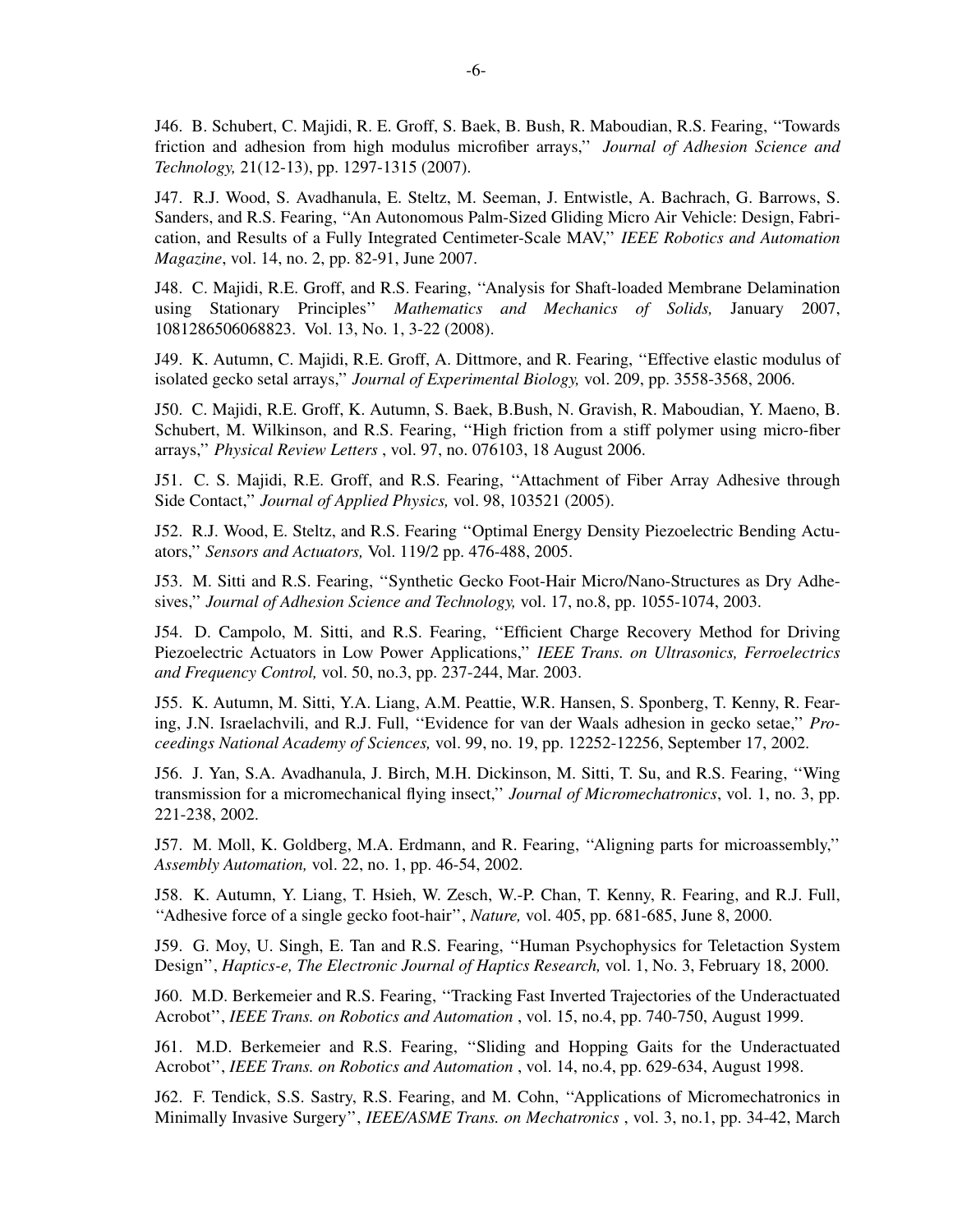1998.

J63. M.D. Berkemeier and R.S. Fearing, ''Determining the Axis of a Surface of Revolution Using Tactile Sensing'', *IEEE Trans. on Pattern Analysis and Machine Intelligence*, vol. 15, no. 10, pp. 1079-1087, Oct. 1993.

J64. K.S.J. Pister, M.W. Judy, S.R. Burgett, and R.S. Fearing, ''Microfabricated Hinges'', *Sensors and Actuators A*, vol. 33, pp. 249-256, 1992.

J65. R.S. Fearing and T.O. Binford, ''Using a Cylindrical Tactile Sensor for Determining Curvature,'' *IEEE Trans. on Robotics and Automation*, Dec. 1991.

J66. R.S. Fearing, ''Tactile Sensing Mechanisms'', *Int. Journal of Robotics Research*, vol. 9, no. 3, June 1990.

J67. R.S. Fearing, ''Simplified Grasping and Manipulation with Dextrous Robot Hands'', *IEEE Journal of Robotics and Automation* Vol RA-2, No.4, December 1986.

J68. R.S. Fearing and J.M. Hollerbach, ''Basic Solid Mechanics for Tactile Sensing,'' *Int. Journal of Robotics Research*, vol. 4, no. 3, Fall 1985.

### **Invited Papers**

I1. R.S. Fearing, ''Challenges for Effective Millirobots,'' *IEEE Int. Symp. on. Micro-NanoMechatronics and Human Science,* Nagoya Japan Nov. 5-8, 2006.

I2. R.S. Fearing, R. Sahai, and A. Hoover, ''Rapidly Prototyping Millirobots using Toolkits and Microassembly,'' The IARP - IEEE/RAS - EURON Joint Workshop on Micro and Nano Robotics, Paris, France, 23 - 24 October 2006.

I3. J. Yan, S. Avadhanula, M. Sitti, R.J. Wood, and R.S. Fearing, ''Thorax Design and Wing Control for a Micromechanical Flying Insect,'' *Proc. of 39th Annual Allerton Conf on Communication, Control and Computing,* Monticello, IL, Oct 3-5, 2001.

I4. R. Fearing, ''Tow ards Micromechanical Flyers'' *The Bridge,* (quarterly for NAE members), vol. 31, no. 4, Winter 2001.

I5. R.S. Fearing, ''A Planar Milli-Robot System on an Air Bearing'', in *Robotics Research the 7th International Symposium,* edited by G. Giralt and G. Hirzinger, pp. 570-581, London: Springer-Verlag 1996.

I6. R.S. Fearing, ''A Miniature Mobile Platform on an Air Bearing'', *Third Intern. Symp. on Micro Machine and Human Science,* Oct 14-16, 1992, Nagoya, Japan.

#### **Refereed Conference Papers**

C1. Anusha Nagabandi\*, Ignasi Clavera\*, Simin Liu, Ronald Fearing, Pieter Abbeel, Sergey Levine, and Chelsea Finn, ''Learning to Adapt in Dynamic, Real-World Environments through Meta-Reinforcement Learning,'' *7th Int. Conf. on Learning Representations*, New Orleans, May 6-9, 2019.

C2. D.L. McPherson and R.S. Fearing, ''Team-based Robot Righting via Pushing and Shell Design,'' *IEEE Int. Conf. on Robotics and Automation,* Montreal, May 20-24, 2019.

C3. J.K.Yim, E.K. Wang, and R.S. Fearing, ''Drift-Free Roll and Pitch Estimation for High-Acceleration Hopping,'' *IEEE Int. Conf. on Robotics and Automation,* Montreal, May 20-24, 2019.

C4. Liyu Wang, Yuxiang Yang, Gustavo Correa, K. Karydis, R.S. Fearing, ''OpenRoACH: A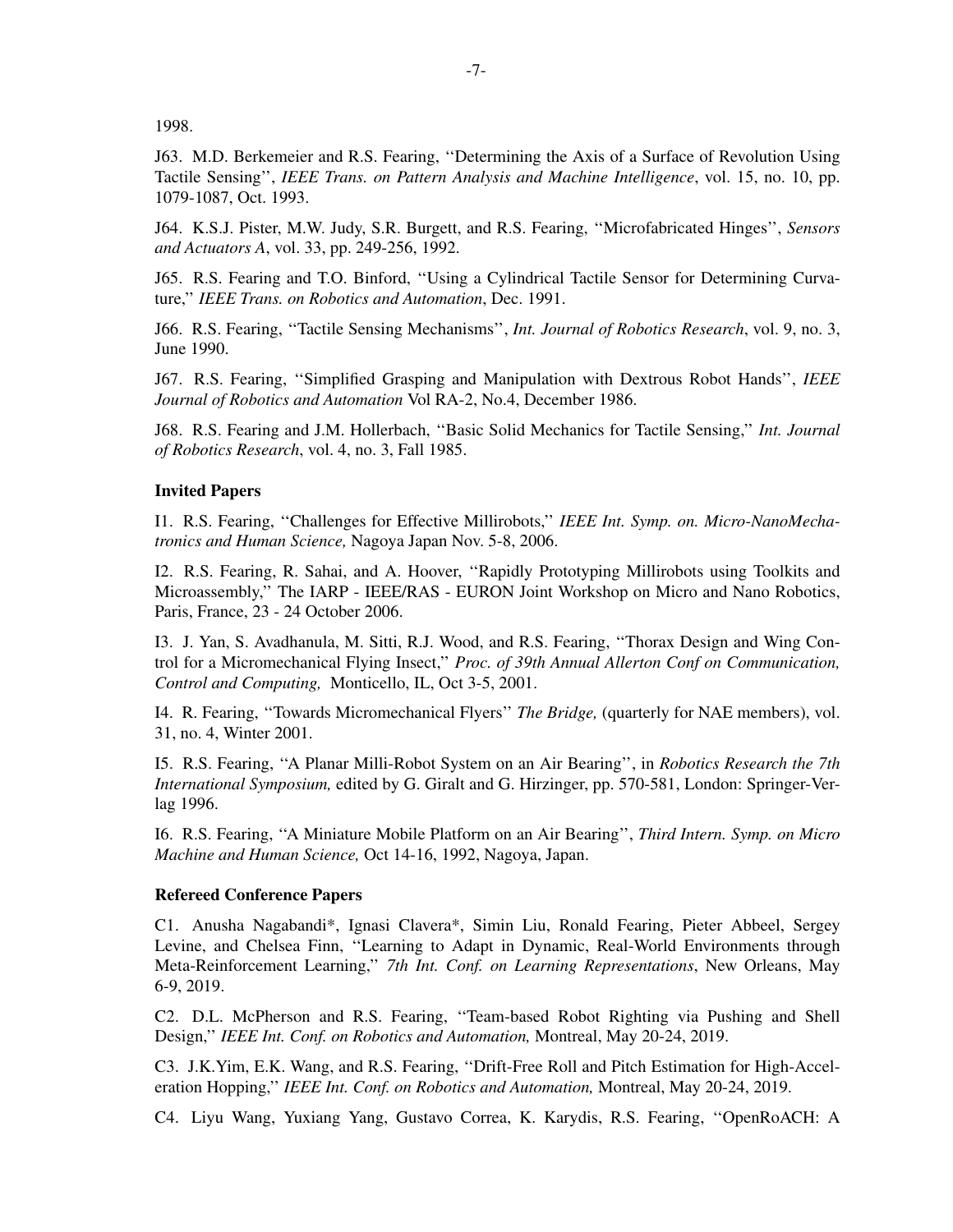Durable Open-Source Hexapedal Platform with Onboard Robot Operating System (ROS),'' *IEEE Int. Conf. on Robotics and Automation,* Montreal, May 20-24, 2019.

C5. Liyu Wang and Ronald S. Fearing, ''Automatic Leg Regeneration for Robot Mobility Recovery,'' *IEEE Int. Conf. on Robotics and Automation,* Montreal, May 20-24, 2019.

C6. M. Plecnik, K.M. Fearing, R.S. Fearing, ''Adjustable Power Modulation for a Leg Mechanism Suitable for Running,'' *IEEE Int. Conf. on Robotics and Automation,* Montreal, May 20-24, 2019.

C7. Can Koc, Cem Koc, Brian Su, C. S. Casarez and R. S. Fearing, ''Body Lift and Drag for a Legged Millirobot in Compliant Beam Environment,'' *IEEE Int. Conf. on Robotics and Automation,* Montreal, May 20-24, 2019.

C8. Justin K. Yim and Ronald Fearing, ''Precision Jumping Limits in Salto-1P from Flight-phase Control,'' *IEEE/RSJ Int. Conf. on Robots and Systems,* Madrid, Oct. 1-5, 2018.

C9. A. Nagabandi, G. Yang,T.H. Asmar, G. Kahn, S. Levine, and R.S. Fearing, ''Learning Image-Conditioned Dynamics Models for Control of Under-actuated Legged Millirobots,'' *IEEE/RSJ Int. Conf. on Robots and Systems,* Madrid, Oct. 1-5, 2018.

C10. Carlos Casarez, Ronald Fearing, ''Steering of an Underactuated Legged Robot through Terrain Contact with an Active Tail,'' *IEEE/RSJ Int. Conf. on Robots and Systems,* Madrid, Oct. 1-5, 2018.

C11. Benjamin McInroe, Carolyn Chen, Ken Goldberg, Ruzena Bajcsy, Ronald Fearing "Towards" a Soft Fingertip with Integrated Sensing and Actuation,'' *IEEE/RSJ Int. Conf. on Robots and Systems,* Madrid, Oct. 1-5, 2018.

C12. E.W. Schaler, L. Jiang, C.Lee, and R.S.Fearing, ''Bidirectional, thin-film repulsive-/attractiveforce electrostatic actuators for a crawling milli-robot,'' *MARSS 2018: Int. Conf. on Manipulation, Automation, and Robotics at Small Scales,* Nagoya July 4-8, 2018.

C13. E.W. Schaler, L. Jiang, and R.S. Fearing, ''Multi-Layer, Thin-Film Repulsive-Force Electrostatic Actuators for a 2-DoF Micro-Mirror,'' Actuator 2018: Int. Conf. and Exhibition on New Actuators and Drive Systems, Bremen, June 25-27, 2018.

C14. J.S. Lee, M. Plecnik, J. Yang, R.S. Fearing, ''Self-Engaging Spined Gripper with Dynamic Penetration and Release for Steep Jumps,'' *IEEE Int. Conf. on Robotics and Automation,* Brisbane May 2018.

C15. A. Nagabandi, G. Kahn, R. Fearing, S. Levine, ''Neural Network Dynamics for Model-Based Deep Reinforcement Learning with Model-Free Fine-Tuning,'' *IEEE Int. Conf. on Robotics and Automation,* Brisbane May 2018.

C16. D.W. Haldane, J.K. Yim, R.S. Fearing, ''Repetitive extreme-acceleration (14-g) spatial jumping with Salto-1P'', *IEEE/RSJ Int. Conf. on Int. Robots and Systems,* Vancouver, Sep. 2017.

C17. C.S. Casarez and R.S. Fearing ''Dynamic Terrestrial Self-Righting with a Minimal Tail,'' *IEEE/RSJ Int. Conf. on Int. Robots and Systems,* Vancouver, Sep. 2017.

C18. M. M. Plecnik and R.S. Fearing, ''A Study on Finding Finite Roots for Kinematic Synthesis,'' *ASME 2017 Int. Design Eng. Tech. Conf.* Paper Number: DETC2017-68341, August 2017, Cleveland Ohio,

C19. Brian Nemsick, Austin D Buchan, Anusha Nagabandi, Ronald Fearing, Avideh Zakhor, ''Cooperative Inchworm Localization with a Low Cost Team,'' *IEEE Int. Conf. on Robotics and Automation,* Singapore May 2017.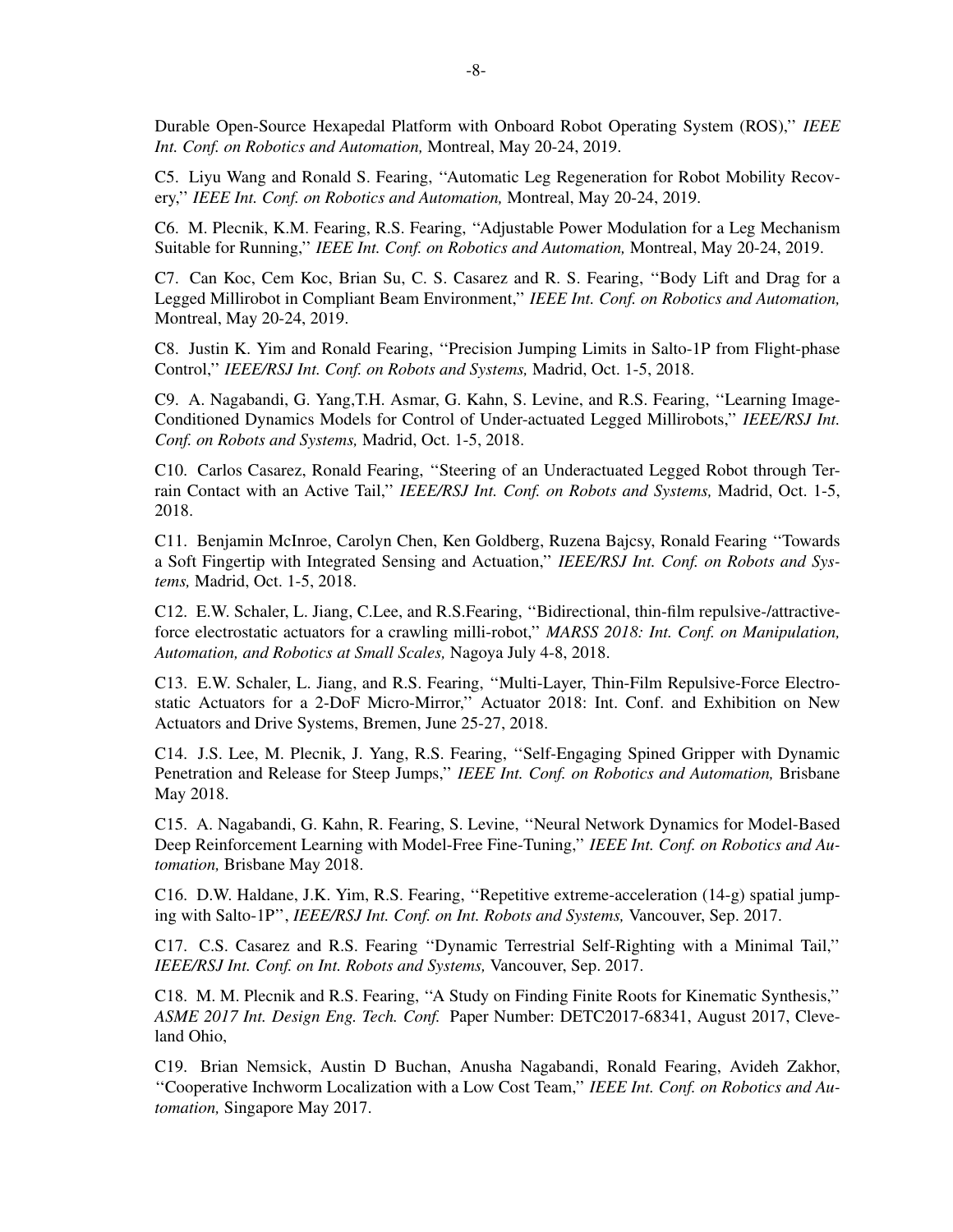C20. TaeWon Seo, Carlos Casarez, Ronald Fearing ''High-rate controlled turning with a pair of miniature legged robots,'' *IEEE Int. Conf. on Robotics and Automation,* Singapore May 2017.

C21. J.T. Karras, C.L. Fuller, K.C. Carpenter, A. Buscicchio, D. McKeeby, C.J. Norman, C.E. Parcheta, I. Davydychev, R.S. Fearing, ''Pop-up Mars Rover with Textile-Enhanced Rigid-Flex PCB Body,'' *IEEE Int. Conf. on Robotics and Automation,* Singapore May 2017.

C22. Cameron Rose, Parsa Mahmoudieh, Ronald Fearing, ''Modeling and Control of an Ornithopter for Diving,'' *IEEE/RSJ Int. Conf. on Intelligent Robotics and Systems,* Daejon, Korea 2016.

C23. Duncan Haldane, Mark Plecnik, Justin K. Yim, Ronald Fearing ''A power modulating leg mechanism for monopedal hopping,'' *IEEE/RSJ Int. Conf. on Intelligent Robotics and Systems,* Daejon, Korea 2016.

C24. Chen Li, Chad C. Kessens, Austin Young, Ronald Fearing, Robert Full, Cockroach-inspired robot reveals principles of ground-based, dynamic self-righting, *IEEE/RSJ Int. Conf. on Intelligent Robotics and Systems,* Daejon, Korea 2016.

C25. Anusha Nagabandi, Liyu Wang, Ronald Fearing, ''A Path Planning Algorithm for Single-Ended Continuous Planar Robotic Ribbon Folding'' *IEEE/RSJ Int. Conf. on Intelligent Robotics and Systems,* Daejon, Korea 2016.

C26. J.S. Lee, R.S. Fearing, and K-J. Cho, ''Compound Foot for Increased Millirobot Jumping Ability,'' *The 19th International Conference on Climbing and Walking Robots CLAWAR 2016,* London, UK, 12-14 September 2016.

C27. M. M. Plecnik and R.S. Fearing, Finding only Finite Roots to Large Kinematic Synthesis Systems ASME Int. Design Engineering Technical Conference, IDETC 2016, Charlotte, North Carolina, Aug. 21-24, 2016.

C28. Carlos Casarez and R.S. Fearing, ''Step Climbing Cooperation Primitives for Legged Robots with a Reversible Connection,'' *IEEE Int. Conf. Robotics and Automation*, Stockholm, May 2016.

C29. Gwang-Pil Jung, Carlos Casarez, Sunpill Jung, Ronald Fearing, Kyu-Jin Cho\* ''An Integrated Jumping-Crawling Robot Using Height-Adjustable Jumping Module,'' *IEEE Int. Conf. Robotics and Automation,* Stockholm, May 2016.

C30. Liyu Wang, Mark Plecnik, Ronald S. Fearing, ''Robotic Folding of 2D and 3D Structures from a Ribbon,'' *IEEE Int. Conf. Robotics and Automation,* Stockholm, May 2016.

C31. J.D. Goldberg and R.S. Fearing, ''Force Sensing Shell using Planar Sensor for a Miniature Legged Robot,'' *IEEE/RSJ Int. Conf. on Intelligent Robots and Systems,* Hamburg Germany, Sept. 28 - Oct. 2, 2015.

C32. Dongwon Yun and R.S. Fearing, ''VLR : Cockroach Millirobot with Load Decoupling Structure'' *IEEE/ASME Int. Conf. on Advanced Intelligent Mechatronics,* Busan Korea, July 7-11, 2015.

C33. Jessica S. Lee and Ronald S. Fearing, ''Anisotropic Collapsible Leg Spines for Increased Millirobot Traction,'' *IEEE Int. Conf. on Robotics and Automation,* Seattle, WA May 2015.

C34. Duncan W. Haldane and Ronald S. Fearing, ''Running beyond the bio-inspired regime,'' *IEEE Int. Conf. on Robotics and Automation,* Seattle, WA May 2015.

C35. Cameron J. Rose, Parsa Mahmoudieh, and Ronald S. Fearing, ''Coordinated Launching of an Ornithopter with a Hexapedal Robot,'' *IEEE Int. Conf. on Robotics and Automation,* Seattle, WA May 2015.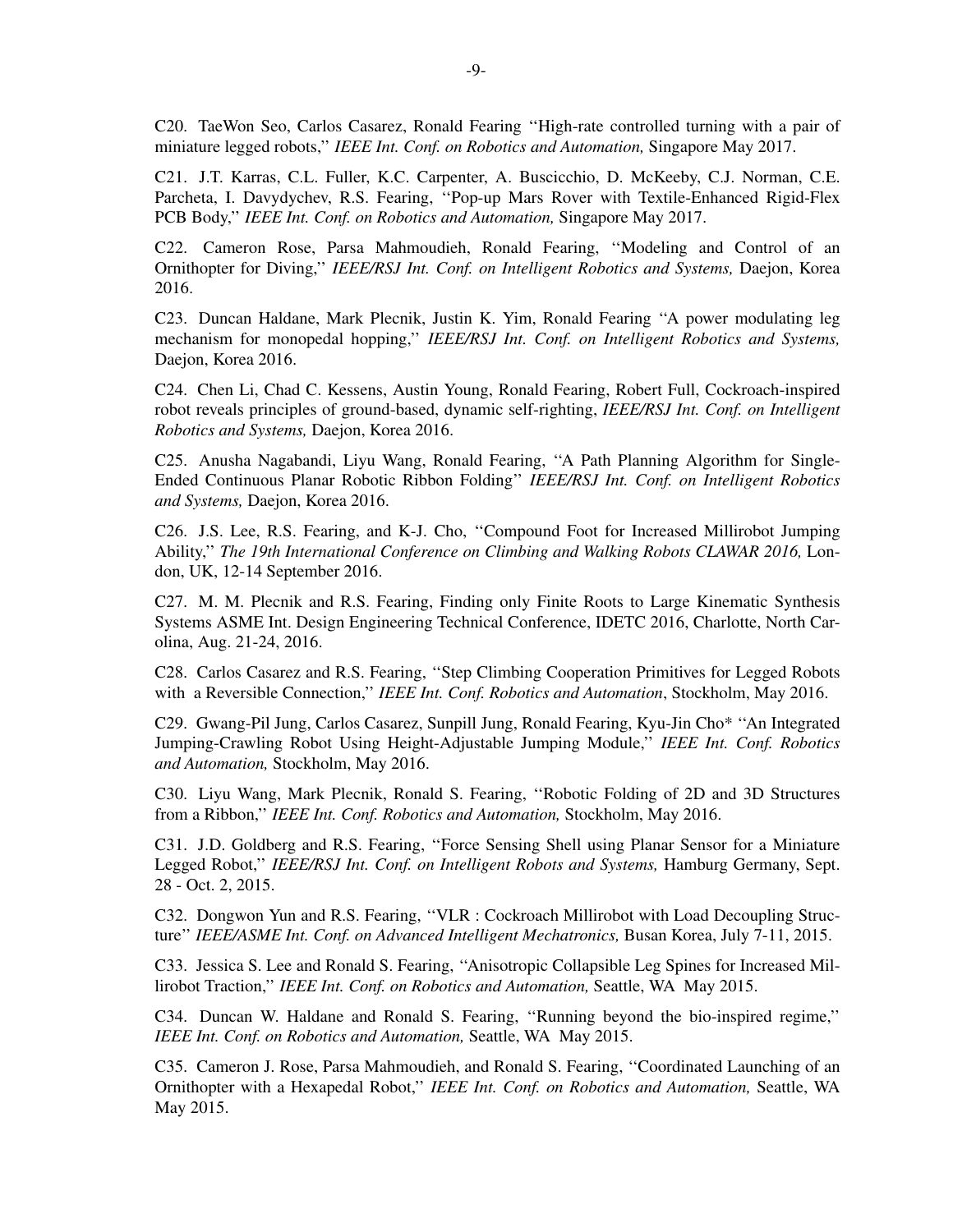C36. D. Zarrouk, D. W. Haldane, and R.S. Fearing, ''Dynamic Legged Locomotion for Palm-Size Robots,'' SPIE DSS 2015, Conf. 9467, Baltimore MD, April 2015.

C37. Konstantinos Karydis, David Zarrouk, Ioannis Poulakakis, Ronald Fearing, and Herbert G. Tanner, "Planning with the STAR(s) ," *IEEE/RSJ Int. Conf. on Intelligent Robots and Systems*, Chicago, IL Sept. 2014.

C38. D. Zarrouk, A. Pullin, and R.S. Fearing, ''Locomotion of in-plane robot with continuously sliding feet,'' CLAWAR 2014, Proceedings of the 17th Int. Conf. on Climbing and Walking Robots and the Support Technologies for Mobile Machines, Poznan, Poland, 21-23 July 2014.

C39. Duncan Haldane, Peter Fankhauser, Roland Siegwart, Ronald Fearing, ''Detection of Slippery Terrain with a Heterogeneous Team of Legged Robots,'' *IEEE Int. Conf. Robotics and Automation,* Hong Kong, June 2014.

C40. Duncan Haldane, Ronald Fearing, ''Roll oscillation modulated turning in dynamic millirobots'' *IEEE Int. Conf. Robotics and Automation,* Hong Kong, June 2014.

C41. Cameron Rose, Ronald Fearing, ''Comparison of Ornithopter Wind Tunnel Force Measurements with Free Flight,'' *IEEE Int. Conf. Robotics and Automation,* Hong Kong June 2014.

C42. D. Haldane, A.D. Buchan, R.S. Fearing, ''Automatic Identification of Dynamic Piecewise Affine Linear Models for a Running Robot,'' *IEEE/RSJ Int.Conf. on Intelligent Robots,* Tokyo, Nov. 2013.

C43. N.J. Kohut, D., K.C. Peterson, R.S. Fearing ''Aerodynamic Steering of a 10 cm High-Speed Running Robot,'' *IEEE/RSJ Int.Conf. on Intelligent Robots,* Tokyo, Nov. 2013.

C44. N.J. Kohut, A.O. Pullin, D.W. Haldane, D. Zarrouk, and R.S. Fearing, ''Precise Dynamic Turning of a 10 Cm Legged Robot on a Low Friction Surface Using a Tail,'' *IEEE Int. Conf. on Robotics and Automation,* Karlsruhe, Germany May 6-10, 2013.

C45. D.W. Haldane, K.C. Peterson, F.L. Garcia Bermudez, and R.S. Fearing, ''Animal-inspired Design and Aerodynamic Stabilization of a Hexapedal Millirobot,'' *IEEE Int. Conf. on Robotics and Automation,* Karlsruhe, Germany May 6-10, 2013.

C46. D. Zarrouk, A.O. Pullin, N.J. Kohut, and R.S. Fearing ''Sprawl Tuned Dynamic Hexapod'' *IEEE Int. Conf. on Robotics and Automation,* Karlsruhe, Germany May 6-10, 2013.

C47. D. Zarrouk and R.S. Fearing, ''Cost of Locomotion of a Dynamic Hexapedal Robot,'' *IEEE Int. Conf. on Robotics and Automation,* Karlsruhe, Germany May 6-10, 2013.

C48. Ryan Julian, Cameron Rose, Humphrey Hu, Ronald Fearing, "Cooperative Control for Window Traversal with an Ornithopter MAV and Lightweight Ground Station", The Twelfth International Conference on Autonomous Agents and Multiagent Systems (AAMAS2013) Minneapolis, MN May 6-10, 2013

C49. D. Zarrouk and R.S. Fearing, ''Compliance-Based Dynamic Steering for Hexapods,'' IEEE/RSJ Int. Robots and Systems, Vilamoura, Portugal Oct. 7-11, 2012.

C50. P. Birkmeyer, A.G. Gillies, and R.S. Fearing, ''Dynamic Climbing of Near-Vertical Smooth Surfaces,'' IEEE/RSJ Int. Robots and Systems, Vilamoura, Portugal Oct. 7-11, 2012.

C51. J.T. Karras, D.W. Haldane, and R.S. Fearing, ''Rapid-Manufacturable Hair Sensor Array for Legged Millirobots,'' IEEE/RSJ Int. Robots and Systems, Vilamoura, Portugal Oct. 7-11, 2012.

C52. A.D. Buchan, J. Bachrach, R.S. Fearing, ''Tow ards a Minimal Architecture for a Printable, Modular, and Robust Sensing Skin,'' IEEE/RSJ Int. Robots and Systems, Vilamoura, Portugal Oct.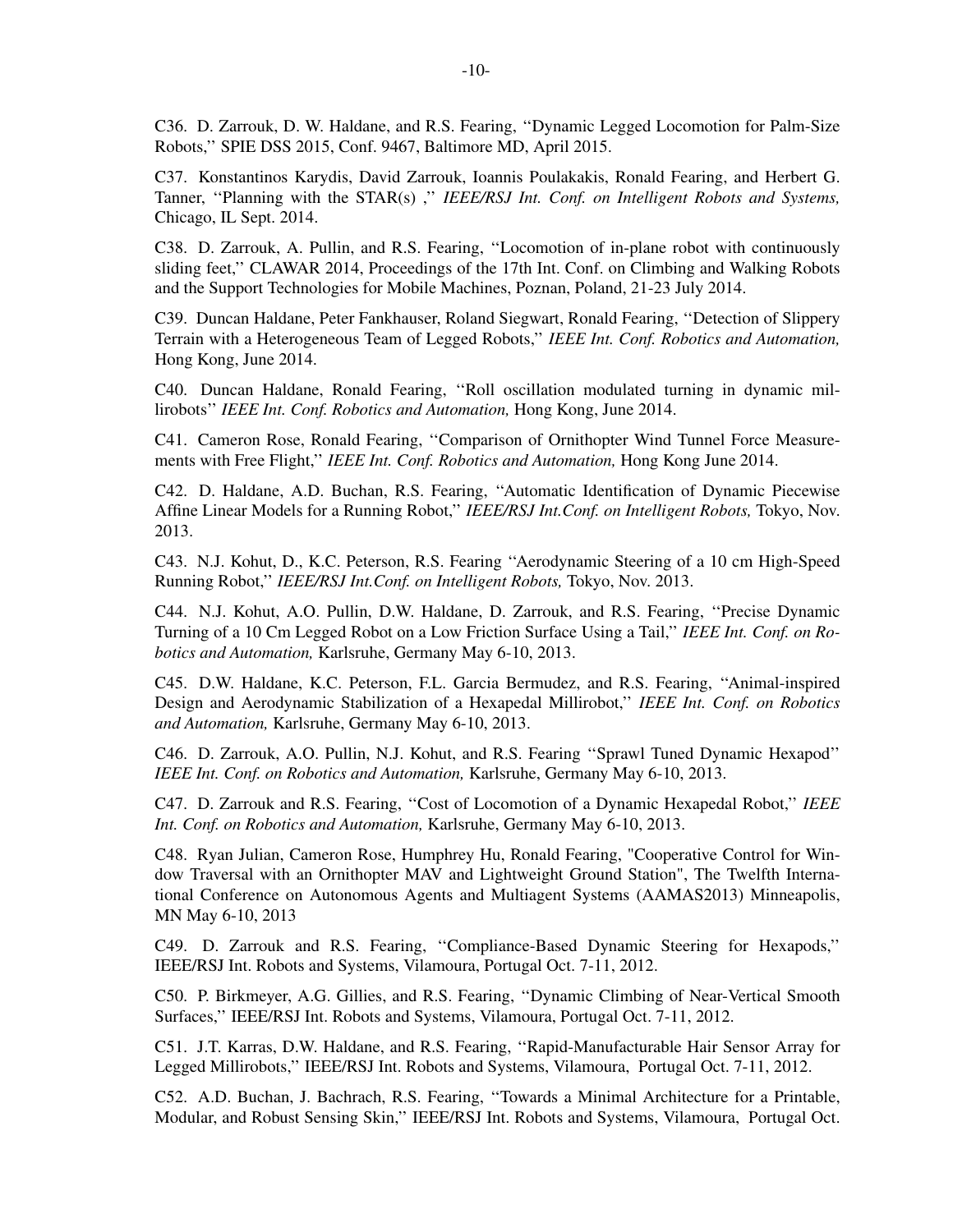7-11, 2012.

C53. F.L. Garcia Bermudez, R.C. Julian, D.W. Haldane, P. Abbeel, R.S. Fearing, ''Performance analysis and terrain classification for a legged robot over rough terrain,'' IEEE/RSJ Int. Robots and Systems, Vilamoura, Portugal Oct. 7-11, 2012.

C54. A. Mathis, J. Russell, T. Moore, J. Cohen, B. Satterfield, N.J. Kohut, X-Y. Fu, and R.S. Fearing, ''Autonomous Navigation of a 5 Gram Crawling Millirobot in a Complex Environment,'' CLAWAR 2012, Baltimore July 23-26, 2012.

C55. N.J. Kohut, D.W. Haldane, D. Zarrouk, and R.S. Fearing, ''Effect of inertial tail on yaw rate of 45 gram legged robot,'' CLAWAR 2012, Baltimore July 23-26, 2012.

C56. F. Quan, T. Zhang, C. Li, P. Maserati, A.M. Hoover, P. Birkmeyer, A. Pullin, R.S. Fearing, and D.I. Goldman, ''Walking and running on yielding and fluidizing ground'' Robotics Systems and Science, Sydney Australia July 9-13, 2012. (best student paper)

C57. A.O. Pullin, N.J. Kohut, D. Zarrouk, and R. S. Fearing, ''Dynamic turning of 13 cm robot comparing tail and differential drive,'' IEEE Int. Conf. Robotics and Automation, Minneapolis MN May 2012.

C58. Nicholas J. Kohut, Paul M. Birkmeyer, Kevin C. Peterson, Ronald S. Fearing, ''Maneuverability and Mobility in Palm-Sized Legged Robots,'' Unmanned Systems Technology XIV Available in print as Proceedings of SPIE Volume 8387 Dates: Wednesday-Friday 25 - 27 April 2012.

C59. K.C. Peterson and R.S. Fearing, ''Experimental Dynamics of Wing Assisted Running for a Bipedal Ornithopter,'' IEEE Int. Conf. Intelligent Robots and Systems, San Francisco, Sept. 2011.

C60. P. Birkmeyer, A. G. Gillies, and R. S. Fearing, ''CLASH: Climbing Vertical Loose Cloth,'' IEEE Int. Conf. Intelligent Robots and Systems, San Francisco, Sept. 2011.

C61. Stanley S. Baek, Fernando L. Garcia Bermudez, and Ronald S. Fearing ''Flight Control for Target Seeking by 13 gram Ornithopter'' IEEE Int. Conf. Intelligent Robots and Systems, San Francisco, Sept. 2011.

C62. N.J. Kohut, A.M. Hoover, K.Y. Ma, S.S. Baek, and R.S. Fearing, ''MEDIC: A Legged Millirobot Utilizing Novel Obstacle Traversal,'' IEEE Int. Conf. Robotics and Automation, Shanghai May 2011.

C63. S. Baek and R.S. Fearing, ''Flight forces and altitude regulation of 12 gram i-Bird,'' IEEE BioRob, Tokyo Sept. 2010.

C64. Aaron M. Hoover, Samuel Burden, Xiao-Yu Fu, S. Shankar Sastry, and R. S. Fearing, ''Bioinspired design and dynamic maneuverability of a minimally actuated six-legged robot'' IEEE BioRob, Tokyo Sept. 2010.

C65. C. Li, A. M. Hoover, P. Birkmeyer, P.B. Umbanhowar, R.S. Fearing, and D.I. Goldman, ''Systematic study of the performance of small robots on controlled laboratory substrates'' Micro Autonomous Systems & Technology at SPIE's Defense, Security, and Sensing Conference, Orlando, FL April 2010.

C66. P. Birkmeyer, K. Peterson, and R.S. Fearing ''DASH: A Dynamic 15g Hexapedal Robot,'' IEEE Int. Conf. Intelligent Robots and Systems, St. Louis, MO Oct. 2009.

C67. S.S. Baek, K.Y. Ma, R.S. Fearing, ''Efficient Resonant Drive of Flapping Wing Robots'' IEEE Int. Conf. Intelligent Robots and Systems, St. Louis, MO Oct. 2009.

C68. F.G. Bermudez and Ronald S. Fearing, ''Optical Flow on a Flapping Wing Robot,'' IEEE Int.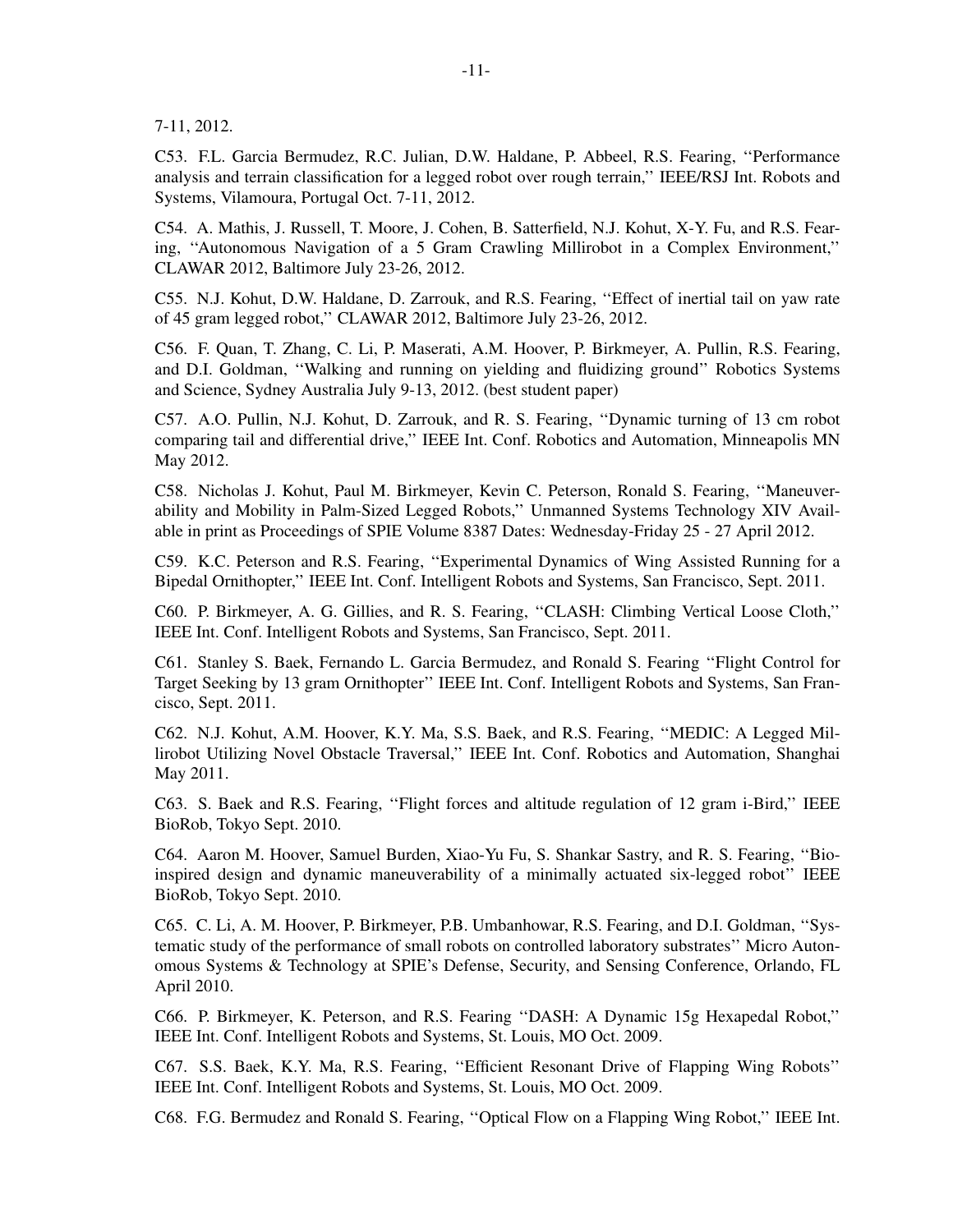Conf. Intelligent Robots and Systems, St. Louis, MO Oct. 2009.

C69. A.M. Hoover and R.S. Fearing ''Analysis of off-axis performance of compliant mechanisms with applications to mobile millirobots," IEEE Int. Conf. Intelligent Robots and Systems, St. Louis, MO Oct. 2009.

C70. J.S. Humbert. I. Chopra, R.S. Fearing, R. J. Full, R. J. Wood, and M.H. Dickinson, ''Development of micromechanics for micro-autonomous systems (ARL-MAST CTA Program,'') Proc. SPIE, Vol. 7318, 73180L (2009); DOI:10.1117/12.820881

C71. M. Teodorescu, C. Majidi, H. Rahnejat, and R.S. Fearing, ''Effect of surface roughness on adhesion and friction of microfibers in side contact,'' Proc. of the STLE/ASME Int. Joint. Tribology Conf. Oct. 20-22, 2008 Miami FL.

C72. A.M. Hoover, E. Steltz, and R.S. Fearing, ''RoACH: An autonomous 2.4g crawling hexapod robot,'' IEEE Int. Conf. on Intelligent Robots and Systems, Nice France Sept. 2008.

C73. A.M. Hoover and R.S. Fearing, ''A Fast Scale Prototyping Process for Folded Millirobots,'' IEEE Int. Conf. Robotics and Automation Pasadena, May 2008.

C74. M.P. Reyes and R.S. Fearing, ''Macromodel for the Mechanics of Gecko Hair Adhesion,'' IEEE Int. Conf. Robotics and Automation Pasadena, May 2008.

C75. C. Majidi and R.S. Fearing, ''Mechanics of a novel shear-activated microfiber array adhesive,'' Mater. Res. Soc. Symp. Proc. Vol. 1086-U01-11, 2008.

C76. E. Steltz and R.S. Fearing, ''Dynamometer Power Output Measurements of Piezoelectric Actuators'' IEEE Int. Conf. on Intelligent Robots and Systems, San Diego, CA Oct. 2007.

C77. E. Steltz, S. Avadhanula and R.S. Fearing, ''High Lift Force with 275 Hz Wing Beat in MFI'' IEEE Int. Conf. on Intelligent Robots and Systems, San Diego, CA Oct. 2007.

C78. A. Hoover and R.S. Fearing, ''Rapidly Prototyped Orthotweezers for Automated Microassembly,'' IEEE Int. Conf. on Robotics and Automation, Rome Italy, April 9-13, 2007.

C79. E. Steltz, M. Seeman, S. Avadhanula, and R.S. Fearing, ''Power Electronics Design Choice for Piezoelectric Microrobots'', IEEE Int. Conf. on Intelligent Robots and Systems, Beijing, China Oct.9-13, 2006.

C80. A. Hoover and R.S. Fearing, ''A Rapidly Prototyped 2-Axis Positioning Stage for Microassembly using Large Displacement Compliant Mechanisms,'' IEEE Int. Conf. on Robotics and Automation, Orlando, FL May 15-19, 2006.

C81. R. Sahai, R.E. Groff, E. Steltz, M. Seeman, and R.S. Fearing, "Towards a 3g Crawling Robot through the Integration of Microrobot Technologies,'' IEEE Int. Conf. on Robotics and Automation, Orlando, FL May 15-19, 2006.

C82. R.J. Wood, S. Avadhanula, E. Steltz, M. Seeman, J. Entwistle, A. Bachrach, G. Barrows, S. Sanders, and R.S. Fearing, ''Design, Fabrication and Initial Results of a 2g Autonomous Glider,'' 31st Annual Conference, IEEE Industrial Electronics Society 2005 Meeting, Raleigh North Carolina, Nov. 6-10, 2005.

C83. R.J. Wood, E. Steltz, and R.S. Fearing, ''Nonlinear Performance Limits for High Energy Density Piezoelectric Bending Actuators,'' IEEE Int. Conf. on Robotics and Automation, Barcelona, April 2005.

C84. S. Avadhanula and R.S. Fearing, "Flexure Design Rules for Carbon Fiber Microrobotic Mechanisms,'' IEEE Int. Conf. on Robotics and Automation, Barcelona, April 2005.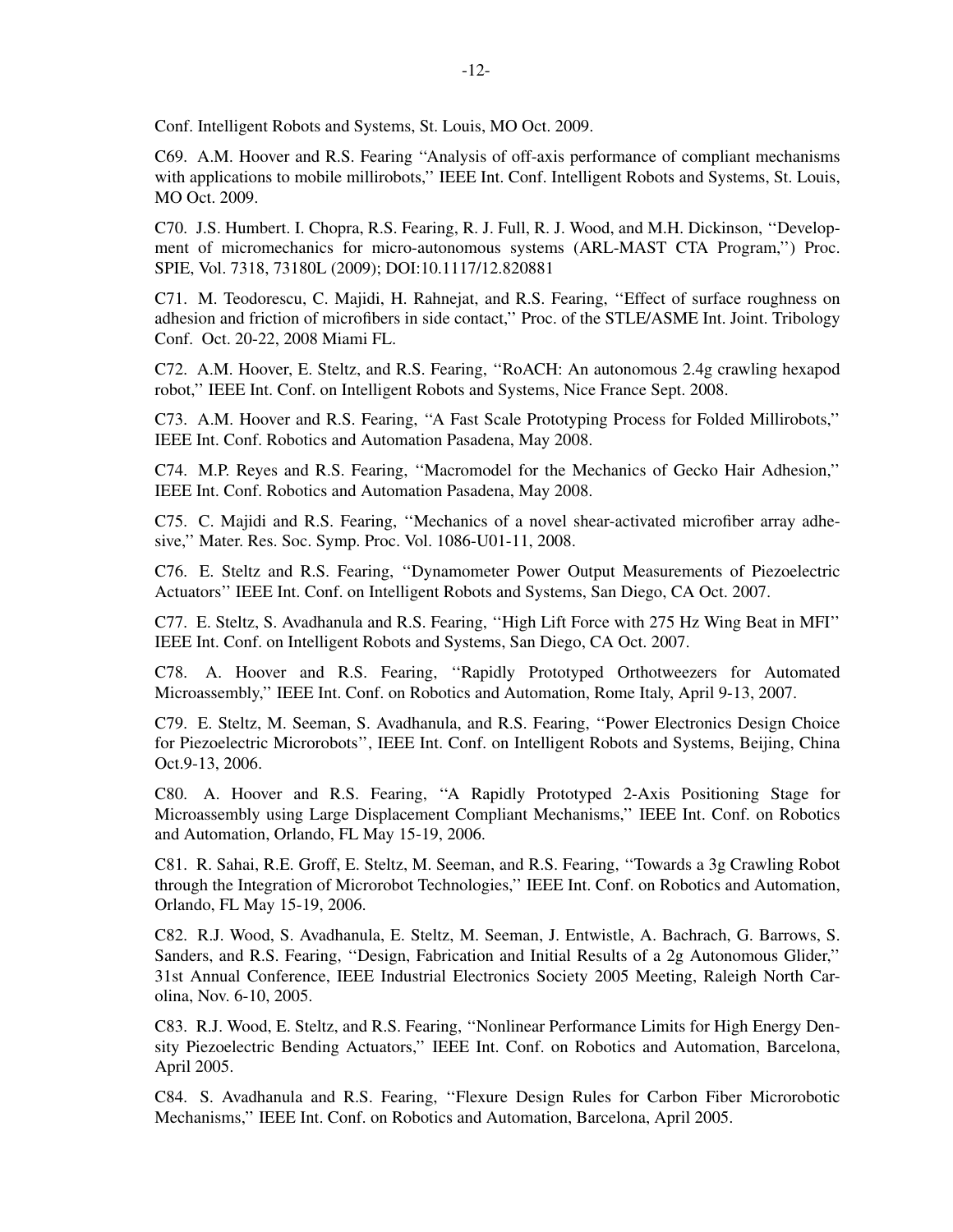C85. E. Steltz, S. Avadhanula, R.J. Wood, and R.S. Fearing, ''Characterization of the Micromechanical Flying Insect by Optical Position Sensing,'' IEEE Int. Conf. on Robotics and Automation, Barcelona, April 2005.

C86. R. Sahai, E. Steltz, and R.S. Fearing, ''Carbon Fiber Components with Integrated Wiring for Millirobot Prototyping,'' IEEE Int. Conf. on Robotics and Automation, Barcelona, April 2005.

C87. K. Autumn, M. Buehler, M. Cutkosky, R. Fearing, R.J. Full, D. Goldman, R. Groff, W. Provancher, A. A. Rizzi, U. Sarani, A. Saunders, and D.E. Koditschek, ''Robotics in Scansorial Environments,'' 2005 SPIE Security and Defense Symposium, Unmanned Ground Vehicle Technology VII Conference, Conference 5804, OR05-OR43-73, March 29-31, 2005.

C88. C. Majidi, R. Groff, and R. Fearing, ''Clumping and Packing of Nanohairs Manufactured by Nanocasting'' 2004 ASME Int. Mechanical Engineering Congress and Exposition. IMECE2004-62142, Anaheim, CA Nov. 13-19, 2004.

C89. S. Avadhanula, R. J. Wood, E. Steltz, J. Yan and R. S. Fearing "Lift Force Improvements for the Micromechanical Flying Insect'' IEEE Int. Conf. on Intelligent Robots and Systems, Oct 28-30, 2003, Las Vegas NV.

C90. J. Yan and R.S. Fearing, ''Wing Force Map Characterization and Simulation for the Micromechanical Flying Insect'' IEEE Int. Conf. on Intelligent Robots and Systems, Oct 28-30, 2003, Las Vegas NV.

C91. R. Sahai, J. Lee, and R.S. Fearing, ''Semi-Automated Micro Assembly for Rapid Prototyping of a One DOF Surgical Wrist,'' IEEE Int. Conf. on Intelligent Robots and Systems, Oct 28-30, 2003, Las Vegas NV.

C92. M. Sitti and R.S. Fearing, ''Synthetic Gecko Foot-Hair Micro/Nano Structures for Future Wall-Climbing Robots,'' Int. Conf. Robotics and Automation 2003, pp. 1164-1170, Taipei, Taiwan, Sept. 2003.

C93. R.J. Wood, S. Avadhanula, M.Menon, and R.S. Fearing, ''Microrobotics using Composite Materials: the Micromechanical Flying Insect Thorax,'' IEEE Int. Conf. Robotics and Automation, pp. 1842-1849, Sept. 2003, Taipei, Taiwan.

C94. W.C. Wu, L. Schenato, R.J. Wood and R.S. Fearing, ''Biomimetic Sensor Suite for Flight Control of a Micromechanical Flight Insect:Design and Experimental Results'' IEEE Int. Conf. Robotics and Automation, pp. 1146-1151, Sept. 2003, Taipei, Taiwan.

C95. D. Campolo, R. Sahai, R. S. Fearing, ''Development of Piezoelectric Bending Actuators with Embedded Piezoelectric Sensors for Micromechanical Flapping Mechanisms,'' IEEE Int. Conf. Robotics and Automation, Sept. 2003, pp. 3339-3346, Taipei, Taiwan.

C96. D. Campolo, S.D. Jones and Ronald S. Fearing, ''Fabrication of Gecko foot-hair like nano structures and adhesion to random rough surfaces,'' IEEE Nano 2003 Aug 12-14, San Francisco.

C97. R. Sahai, J. Lee, and R.S. Fearing, ''Tow ards Automatic Assembly of Sub-Centimeter Millirobot Structures,'' *Third Int. Workshop on Microfactories,* Minneapolis, MN, Sept. 16-18, 2002.

C98. M. Sitti and R.S. Fearing, ''Nanomolding Based Fabrication of Synthetic Gecko Foot-Hairs,'' *IEEE Nano*, August 2002, Washington, DC.

C99. W.C. Wu, R.J. Wood, R.S. Fearing, ''Halteres for the Micromechanical Flying Insect,'' *IEEE Int. Conf. on Robotics and Automation,* Washington, DC May 11-15, 2002.

C100. S. Av adhanula, R.J. Wood, D. Campolo, R. S. Fearing, ''Dynamically tuned design of the MFI thorax'' *IEEE Int. Conf. on Robotics and Automation,* Washington, DC May 11-15, 2002.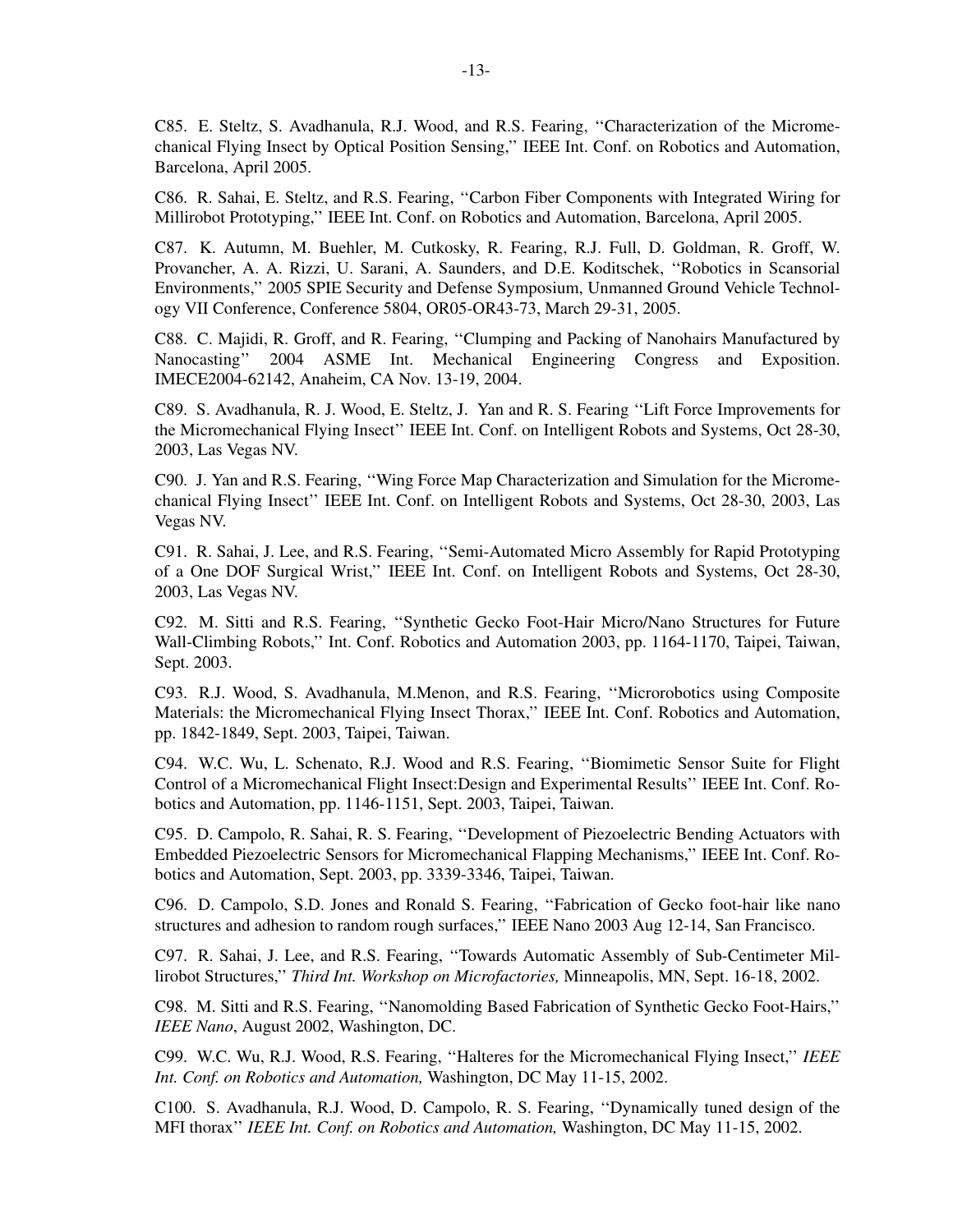C101. M. Moll, K. Goldberg, M.A. Erdmann, and R. Fearing, ''Orienting Micro-Scale Parts with Squeeze and roll Primitives,'' *IEEE Int. Conf. on Robotics and Automation,* Washington, DC May 11-15, 2002.

C102. J.A. Thompson and R.S. Fearing, ''Automating Microassembly with Ortho-tweezers and Force Sensing,'' *IROS 2001,* Maui, HI, Oct. 29-Nov. 3, 2001.

C103. R.J. Wood and R.S. Fearing, ''Flight Force Measurements for a Micromechanical Flying Insect,'' *IROS 2001,* Maui, HI, Oct. 29-Nov. 3, 2001.

C104. J. Yan, R.J. Wood, S. Avadhanula, D. Campolo, M. Sitti and R.S. Fearing "Towards Flapping Wing Control for a Micromechanical Flying Insect'', *IEEE Int. Conf. Robotics and Automation,* Seoul Korea, May 2001.

C105. M. Sitti, T. Su, R.S. Fearing, D. Campolo, J. Yan, D. Taylor, T. Sands, ''Development of PZT/PZN-PT Unimorph Actuators for Micromechanical Flapping Mechanisms,'' *IEEE Int. Conf. Robotics and Automation,* Seoul Korea, May 2001.

C106. E. Shimada, J.A. Thompson, J. Yan, R.J. Wood and R.S. Fearing, ''Prototyping Millirobots using Dextrous Microassembly and Folding,'' *Symposium on Microrobotics, 2000 ASME Int. Mechanical Engineering Congress and Exposition,* DSC-Vol. 69-2, pp. 933-940, Nov. 5-10, 2000, Orlando, FL.

C107. K. H. Chiang and R.S. Fearing, ''A Hybrid Pneumatic/Electrostatic Milli-Actuator,'' *2000 ASME International Mechanical Engineering Congress and Exposition,* vol. MEMS, Nov. 5-10, 2000, Orlando, FL.

C108. Y. Liang, K. Autumn, S.T. Hsia, W. Zesch, W.P. Chan, R.S. Fearing, R.J. Full, and T.W. Kenny, ''Adhesion Force Measurements on Single Gecko Setae'', *Technical Digest to the Solid-State Sensors and Actuators Workshop,* pp. 33-38, June 2000, Hilton Head SC.

C109. R.S. Fearing, K.H. Chiang, M. Dickinson, D.L. Pick, M. Sitti, and J. Yan, ''Wing Transmission for a Micromechanical Flying Insect'', *IEEE Int. Conf. on Robotics and Automation,* San Francisco, April 24-27, 2000.

C110. G. Moy, U. Singh, U., E. Tan, R.S. Fearing, '' Human tactile spatial sensitivity for tactile feedback,'' *IEEE Int. Conf. on Robotics and Automation,* pp. 776-782, San Francisco, April 24-27, 2000.

C111. G. Moy, C. Wagner, and R.S. Fearing, ''A Compliant Tactile Display for Teletaction'', *IEEE Int. Conf. on Robotics and Automation,* San Francisco, April 24-27, 2000.

C112. J. Yan, P.K. Scott, and R.S. Fearing, ''Inclusion Probing: Signal Detection and Haptic Playback of 2D FEM and Experimental Data'', *Proc. ASME IMECE DSC-5 '99* , Nashville, TN Nov. 14-19, 1999.

C113. W. Zesch and R.S. Fearing, ''Alignment of Microparts Using Force Controlled Pushing,'' *SPIE Conf. on Microrobotics and Micromanipulation,* Nov. 2-5 1998, Boston, MA, USA.

C114. G. Moy and R. Fearing, ''Effects of Shear Stress in Teletaction and Human Perception'', *Seventh Annual Symp. on Haptic Interfaces for Virtual Environment and Teleoperator Systems, ASME IMECE,* Anaheim, CA Nov. 1998.

C115. U. Singh and R. Fearing, ''Tactile After-Images from Static Contact'', *Seventh Annual Symp. on Haptic Interfaces for Virtual Environment and Teleoperator Systems, ASME IMECE,* Anaheim, CA Nov. 1998.

C116. R.S. Fearing, G. Moy, and E. Tan, ''Some Basic Issues in Teletaction'', *IEEE Int. Conf.*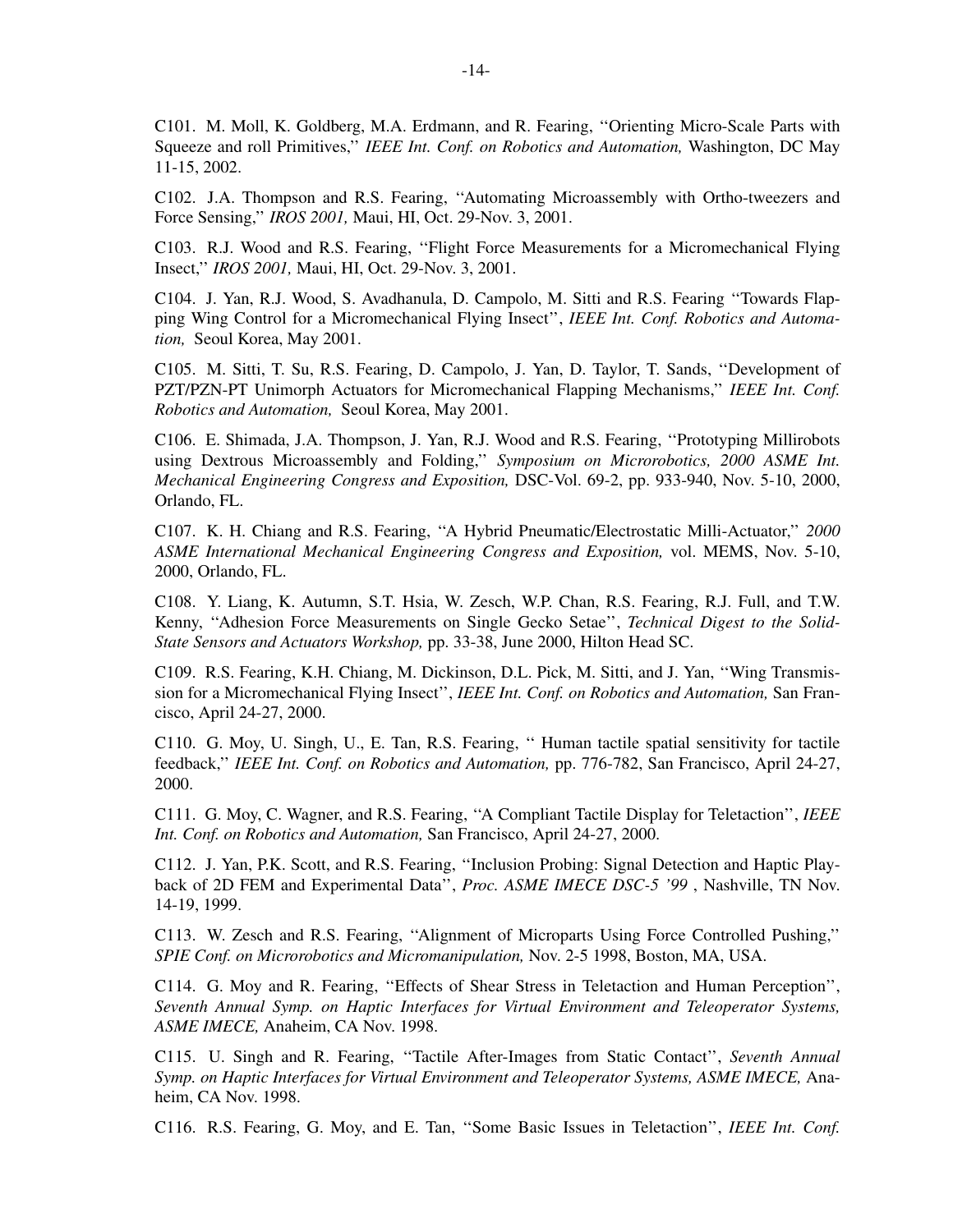*Robotics and Automation* , Albuquerque, NM April 1997.

C117. H. Furuichi and R.S. Fearing, ''A Planar Capacitive Micro Positioning Sensor'', *7th Int. Symp. on Micro Machine and Human Science,* pp. 85-90, Nagoya, Japan, Oct. 2-4, 1996.

C118. B. Gray and R.S. Fearing, ''A Surface Micromachined Microtactile Sensor Array'', *IEEE Int. Conf. Robotics and Automation* , Minneapolis, MN April 1996.

C119. R.S. Fearing, ''Survey of Sticking Effects for Micro-Parts'', *IEEE Int. Conf. Robotics and Intelligent Systems IROS '95*, Pittsburgh, PA August 7-9, 1995.

C120. E.J. Nicolson and R.S. Fearing, ''The Reliability of Curvature Estimates from Linear Elastic Tactile Sensors'', *IEEE Int. Conf. on Robotics and Automation*, Nagoya, Japan, May 1995.

C121. M.D. Berkemeier and R.S. Fearing ''Control Experiments on an Underactuated Robot with Application to Legged Locomotion'', *EEE Int. Conf. Robotics and Automation*, San Diego, CA May 10-12, 1994, pp. 149-154.

C122. E.J. Nicolson and R.S. Fearing, ''Sensing Capabilities of Linear Elastic Cylindrical Fingers'', *IEEE/RSJ Int. Conf. on Intelligent Robots and Systems*, Yokohama, Japan, July 1993.

C123. E.J. Nicolson and R.S. Fearing, ''Compliant Control of Threaded Fastener Insertion'', *IEEE Int. Conf. Robotics and Automation*, Atlanta, GA May 3-5, 1993.

C124. M.B. Cohn, M. Lam, and R.S. Fearing, ''Tactile Feedback for Teleoperation'', *SPIE Conf. 1833, Telemanipulator Technology,* Boston, MA, Nov. 15-16, 1992.

C125. S.R. Burgett, K.S.J. Pister, and R.S. Fearing, ''Three Dimensional Structures Made with Microfabricated Hinges'', *DSC-Vol. 40 Micromechanical Systems, ASME Winter Annual Meeting,* Anaheim, CA Nov. 8-13, 1992.

C126. M.D. Berkemeier and R.S. Fearing, ''Control of a Two-Link Robot to Achieve Sliding and Hopping Gaits'', *IEEE Int. Conf. on Robotics and Automation*, Nice France, May, 1992.

C127. E.J. Nicolson and R.S. Fearing, ''Dynamic Modelling of a Part Mating Problem: Threaded Fastener Insertion'', *IEEE Workshop on Intelligent Robots and Systems*, Osaka, Japan, Nov. 3-5, 1991.

C128. R.S. Fearing, ''Control of a Micro-Organism as a Prototype Micro-Robot'', *2nd Int. Symp. on Micromachines and Human Sciences*, Nagoya, Japan, Oct. 8-9, 1991.

C129. K.S.J. Pister, M.W. Judy, S.R. Burgett, and R.S. Fearing, ''Microfabricated Hinges: 1 mm Vertical Features with Surface Micromachining'', *IEEE Transducers '91*, San Francisco, CA June 1991.

C130. M.D. Berkemeier and R.S. Fearing, ''Determining the Axis of a Surface of Revolution Using Tactile Sensing'', *IEEE Int. Conf. on Robotics and Automation*, Cincinnati, OH May 1990.

C131. E.M. Sladek and R.S. Fearing, ''The Dynamic Response of a Tactile Sensor'', *IEEE Int. Conf. on Robotics and Automation,* Cincinnati, OH May 1990.

C132. K.S.J. Pister, R.S. Fearing, and R.T. Howe, ''A Planar Air Levitated Electrostatic Actuator System'', *IEEE Workshop on Micro Electro Mechanical Systems,* Napa Valley, CA Feb. 12-14 1990.

C133. S. Gopalswamy and R.S. Fearing, ''Grasping of Polyhedral Objects with Slip'', *IEEE Int. Conf. on Robotics and Automation,* Scottsdale AZ, May 1989.

C134. R.S. Fearing and T.O. Binford, ''Using a Cylindrical Tactile Sensor for Determining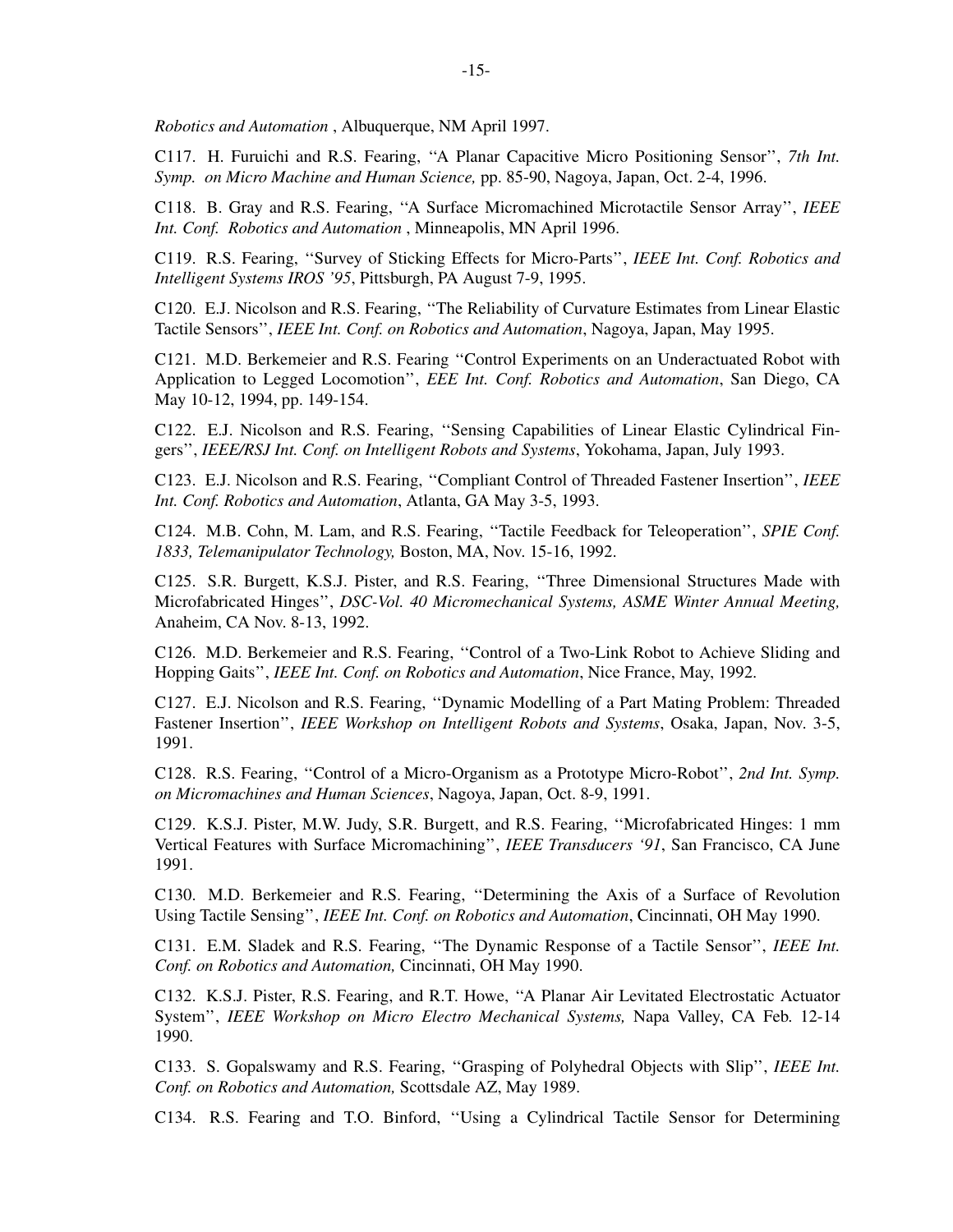Curvature,'' *IEEE Int. Conf. on Robotics and Automation*, Philadelphia, PA, April 1988.

C135. R.S. Fearing, ''Some Experiments with Tactile Sensing during Grasping,'' *IEEE Int. Conf. on Robotics and Automation*, Raleigh, NC, April 1987.

C136. J.B. Chen, B.S. Armstrong, R.S. Fearing, J.W. Burdick, ''Satyr and the Nymph: Software Archetype for Real Time Robotics'', *IEEE-ACM Joint Computer Conference*, Dallas, TX November 1986.

C137. R.S. Fearing, A. Rise, and T.O. Binford, ''A Tactile Sensing Finger Tip for a Dextrous Hand,'' *SPIE Conference on Intelligent Robotics and Computer Vision,* Cambridge, MA October 1986.

C138. J.B. Chen, R.S. Fearing, B.S. Armstrong, and J.W. Burdick, ''NYMPH: A Multiprocessor for Manipulation Applications'', *IEEE Int. Conf. on Robotics and Automation,* San Francisco, CA April, 1986.

C139. R.S. Fearing ''Implementing a Force Strategy for Object Re-orientation,'' *IEEE Int. Conf. on Robotics and Automation,* San Francisco, CA April, 1986.

C140. R.S. Fearing, ''Simplified Grasping and Manipulation with Dextrous Robot Hands'', *Proceedings of the American Control Conference*, San Diego, CA, June 1984.

C141. R.S. Fearing and J.M. Hollerbach, ''Basic Solid Mechanics for Tactile Sensing,'' *IEEE Int. Conf. on Robotics and Automation*, Atlanta GA, March 1984.

### **Chapters in Books**

[1] R.S. Fearing and R.J. Wood, ''Challenges for 100 Milligram Flapping Flight,'' *Flying Insect Robots,* edited by D. Floreano,M. Srinivasan, C. Ellington, and J-C. Zufferey, Springer-Verlag 2009.

[2] R. Fearing, S. Avadhanula, D. Campolo, M. Sitti, J. Yan, and R. Wood, ''A Micromechanical Flying Insect Thorax'', *Neurotechnology for Biomimetic Robots,* edited by J. Ayers, J.L. Davis and A. Rudolph, pp. 469-480, MIT Press, August 2002.

[3] K. Boehringer, R.Fearing, and K. Goldberg, ''Microassembly'', in *Handbook of Industrial Robotics*, edited by S. Y. Nof, Purdue University, p. 1045-1066, 2nd Ed., John Wiley & Sons, 1999.

[4] R.S. Fearing, ''Micro-Actuators for Micro-Robots: Electric and Magnetic'', in *Micromechanical Systems: Principles and Technology* , edited by T. Fukuda and W. Menz, Elsevier Science B.V.: Amsterdam 1998.

[5] R.S. Fearing, ''Micro Structures and Micro Actuators for Implementing Sub-millimeter Robots'', in *Precision Sensors, Actuators and Systems*, edited by H.S. Tzou and T. Fukuda, Kluwer Academic Publishers, Dordrecht The Netherlands, 1992.

[6] R.S. Fearing, ''Planar Elasticity for Tactile Sensing'', in *Tactile Sensing*, edited by H.R. Nicholls, pp. 75-93, World Scientific Publishing, Singapore, 1992.

[7] R.S. Fearing, ''Basic Linear Elasticity'', in *Tactile Sensing*, edited by H.R. Nicholls, pp. 277-290, World Scientific Publishing, Singapore, 1992.

[8] R.S. Fearing, ''Tactile Sensing for Shape Interpretation'', in *Dextrous Robot Hands*, edited by S.T. Venkataraman and T. Iberall, Springer-Verlag, New York: 1990.

### **Technical Reports**

[1] M.D. Berkemeier and R.S. Fearing, ''Determining the Axis of a Surface of Revolution Using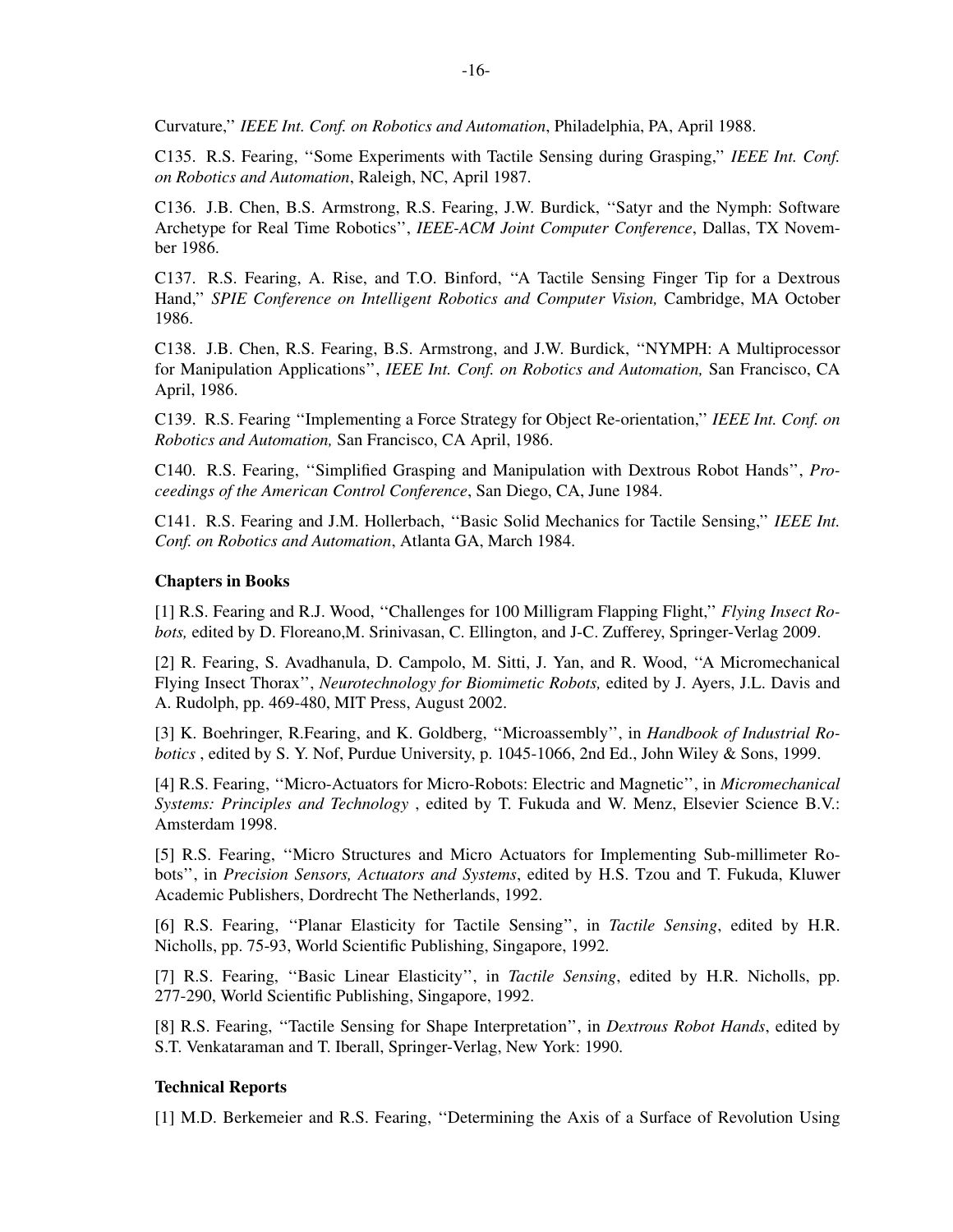Tactile Sensing'', UCB/ERL Memorandum M89/117, October 1989.

[2] E.M. Sladek and R.S. Fearing, ''The Dynamic Response of a Tactile Sensor'', UCB/ERL Memorandum M89/138, December 1989.

[3] R.S. Fearing, "Simplified Grasping and Manipulation with Dextrous Robot Hands", MIT AI Memo 809, November 1984.

[4] R.S. Fearing and J.M. Hollerbach, ''Basic Solid Mechanics for Tactile Sensing,'' MIT AI Memo 771, March 1984.

[5] R.S. Fearing, "Exploration of the Dextrous Hand Control Problem", GE CR&D Technical Information Series Report 82CRD337, December 1982.

# **Other Papers**

[1] David Zarrouk, Ronald Fearing ''A One Actuator Steerable Autonomous Robot (1STAR),'' video submission to IEEE Int. Conf. Robotics and Automation, 2014. (finalist for best conference video).

[2] Andrew G Gillies, Jonathan Puthoff, Michael J Cohen, Kellar Autumn, Ronald S Fearing, "Dry Self Cleaning Properties of Hard and Soft Fibrillar Surfaces,'' NSF CMII Research and Innovation Conference, Atlanta, GA, Jan. 4-7, 2011.

[3] R.S. Fearing, S. Baek, P. Birkmeyer, K. Peterson, A. Hoover, J. Lee, and K. Ma, ''Biomimetic Millirobots'', IROS 2009 Workshop on Bioinspired Robots, St. Louis, MO Oct 2009.

[4] R.S. Fearing, A.M. Hoover, M. Hudson, ''Enabling Low Cost Microassembly,'' 2008 NSF NSF Design, Service, and Manufacturing Grantees and Research Conference, Jan. 3-6, 2008, Knoxville, TN.

[5] Matthew Spenko, Mark Cutkosky, Carmel Majidi, Ronald Fearing, Richard Groff, Kellar Autumn, ''Foot design and integration for bioinspired climbing robots'' SPIE 2006 Defense and Security Symposium.

[6] A.M. Hoover, R. Sahai, and R.S. Fearing, "Toward Low-Cost Automated Rapid Prototyping of Millirobots Using Kit Parts,'' 2006 NSF Design, Service, and Manufacturing Grantees and Research Conference St. Louis, MO, Jul. 25-27 2006.

[7] R. Sahai, J.L. Kao, and R.S. Fearing, ''Grasping Improvements in a Semi-Automated Procedure for the Rapid Prototyping of Millirobots,'' 2005 NSF Design, Service, and Manufacturing Grantees and Research Conference, Jan. 3-6, 2005, Scottsdale, AZ.

[8] R. Sahai and R.S. Fearing, "Carbon Fiber Components with Integrated Wiring for Millirobot Prototyping,'' 2005 NSF Design, Service, and Manufacturing Grantees and Research Conference, Jan. 3-6, 2005, Scottsdale, AZ.

[9] R. Sahai and R.S. Fearing, ''Improvements to a Semi-Automated Procedure for Rapid Prototyping of Millirobots with Applications,'' 2004 NSF Design, Service, and Manufacturing Grantees and Research Conference, Jan. 4-8, 2004, Dallas, TX.

[10] R. Sahai, J. Lee, and R.S. Fearing, ''Tow ards Automatic Assembly of Sub-Centimeter Millirobot Structures'' 2003 NSF Design, Service, and Manufacturing Grantees and Research Conference, Jan. 6-9, 2003, Birmingham, AL.

[11] Joe Yan, et al ''The Micromechanical Flying Insect'' video presentation: *IEEE Int. Conf. on Robotics and Automation,* Washington, DC May 11-15, 2002.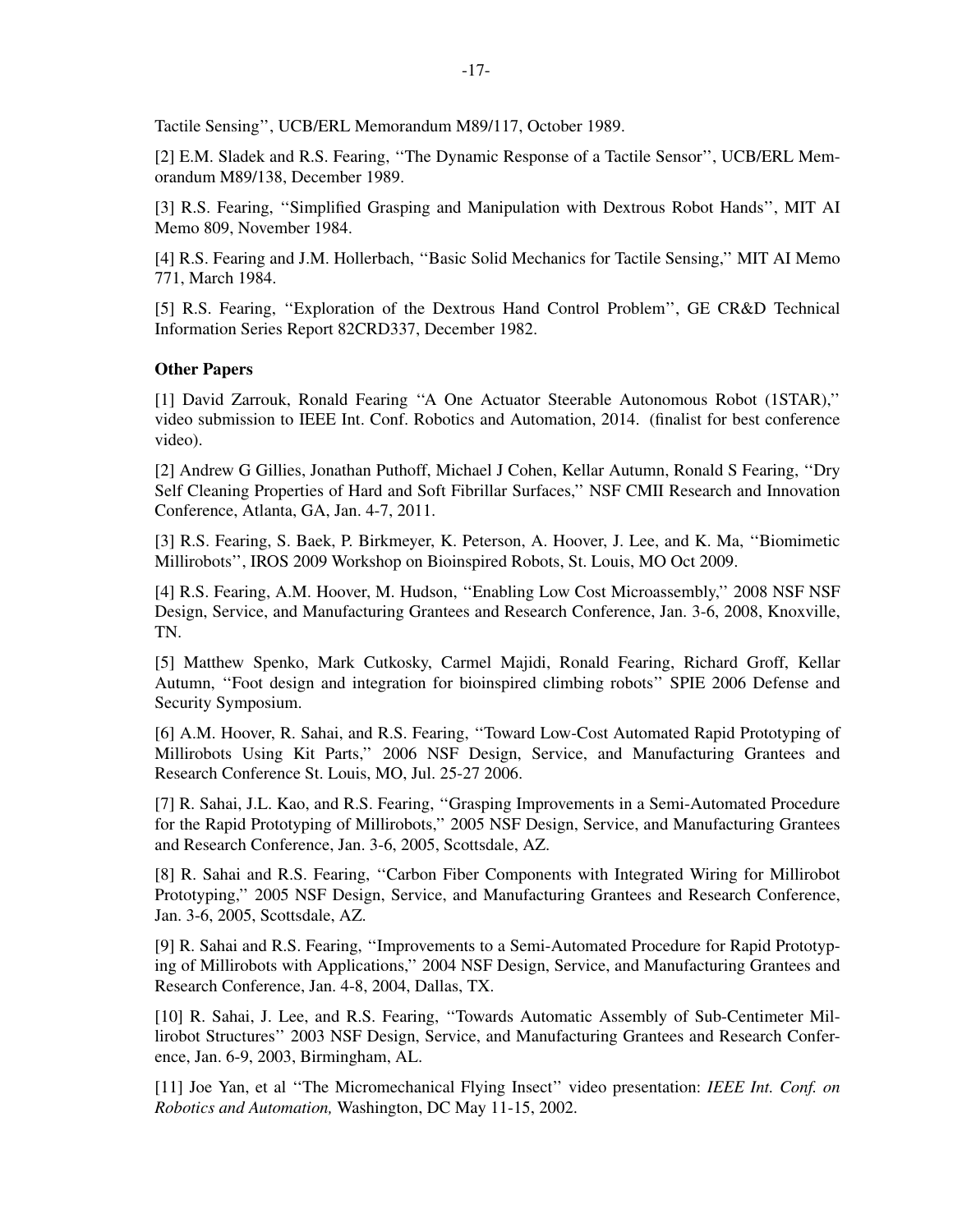[12] R.S. Fearing, ''Powering 3 Dimensional Microbots: Power Density Limitations'', *Workshop WS5 on Micromechatronics and Micro Robotics, IEEE Int. Conf. on Robotics and Automation,* May 16-20, 1998, Leuven Belgium.

# **Abstracts**

[1] C. Li, A. Pullin, D. Haldane, R. Fearing, and R. Full, ''Shape-assisted body reorientation enhances trafficability through cluttered terrain,'' 67th Annual Meeting, American Physical Society, Division of Fluid Dynamics, Nov. 2014, San Francisco.

[2] P. Birkmeyer, A. Gillies, R.S. Fearing, ''Dynamic climbing of near-vertical surfaces with a legged robot'' Society for Integrative and Comparative Biology (abstract), San Francisco, CA, Jan. 3-7, 2013.

[3] A. Gillies, H. Lin, A. Ren, K. Shiuan, R. Fearing, and R. Full, ''Gecko toe and lamella adhesion on macroscopically rough surfaces,'' Society for Integrative and Comparative Biology (abstract), San Francisco, CA, Jan. 3-7, 2013.

[4] D.W. Haldane and R.S. Fearing, ''Using dynamic similarity scaling to inspire the design of a high-speed hexapedal millirobot," Society for Integrative and Comparative Biology (abstract), San Francisco, CA, Jan. 3-7, 2013.

[5] N. Kohut, D. Zarrouk, A.O. Pullin, D.W. Haldane, and R.S. Fearing, ''Rapid Terrestrial Turning in Robots Using Tails Inspired from Lizards.'' Society for Integrative and Comparative Biology (abstract), San Francisco, CA, Jan. 3-7, 2013.

[6] K. Peterson, R. Dudley, and R.S. Fearing, ''Hybrid aerial and terrestrial robots and their implications for avian flight evolution,'' Society for Integrative and Comparative Biology (abstract), San Francisco, CA, Jan. 3-7, 2013.

[7] D. Zarrouk, A. Pullin and R.S. Fearing, ''Locomotion Analysis of Dynamic in-Plane Hexapod,'' Society for Integrative and Comparative Biology (abstract), San Francisco, CA, Jan. 3-7, 2013.

[8] Peterson K, Birkmeyer P, Dudley R, Fearing RS; ''Wing Assisted Locomotion of a 25 g Running Robot'' Society for Integrative and Comparative Biology (abstract), Salt Lake City, Utah, Jan. 3-7, 2011.

[9] Full RJ, Jayaram K, Mongeau JM, Birkmeyer P, Hoover A, Fearing RS; ''Role of robustness in running: bio- and bio-inspired exoskeletons'' Society for Integrative and Comparative Biology (abstract), Salt Lake City, Utah, Jan. 3-7, 2011.

[10] B. Geisler, A. Dittmore, B. Gallery, T. Stratton, R. Fearing,and K. Autumn, ''Deformation of isolated gecko setal arrays: bending or buckling?'' Society for Integrative and Comparative Biology, San Diego, Wed. Jan. 5, 2005.

[11] R. Fearing, ''Biological inspiration for micro flight: The micromechanical flying insect,'' 227th ACS National Meeting, Anaheim, CA, March 28-April 1, 2004. Division of Polymeric Materials: Science and Engineering SESSION: Interface of Polymers and Biomimetics

[12] R.J. Full, R. Fearing, and K. Autumn ''Evolutionary Nanotechnology: Gecko Adhesive Mechanisms'' 227th ACS National Meeting, Anaheim, CA, March 28-April 1, 2004. DIVISION: Division of Polymeric Materials: Science and Engineering SESSION: Interface of Polymers and **Biomimetics** 

# **Patents**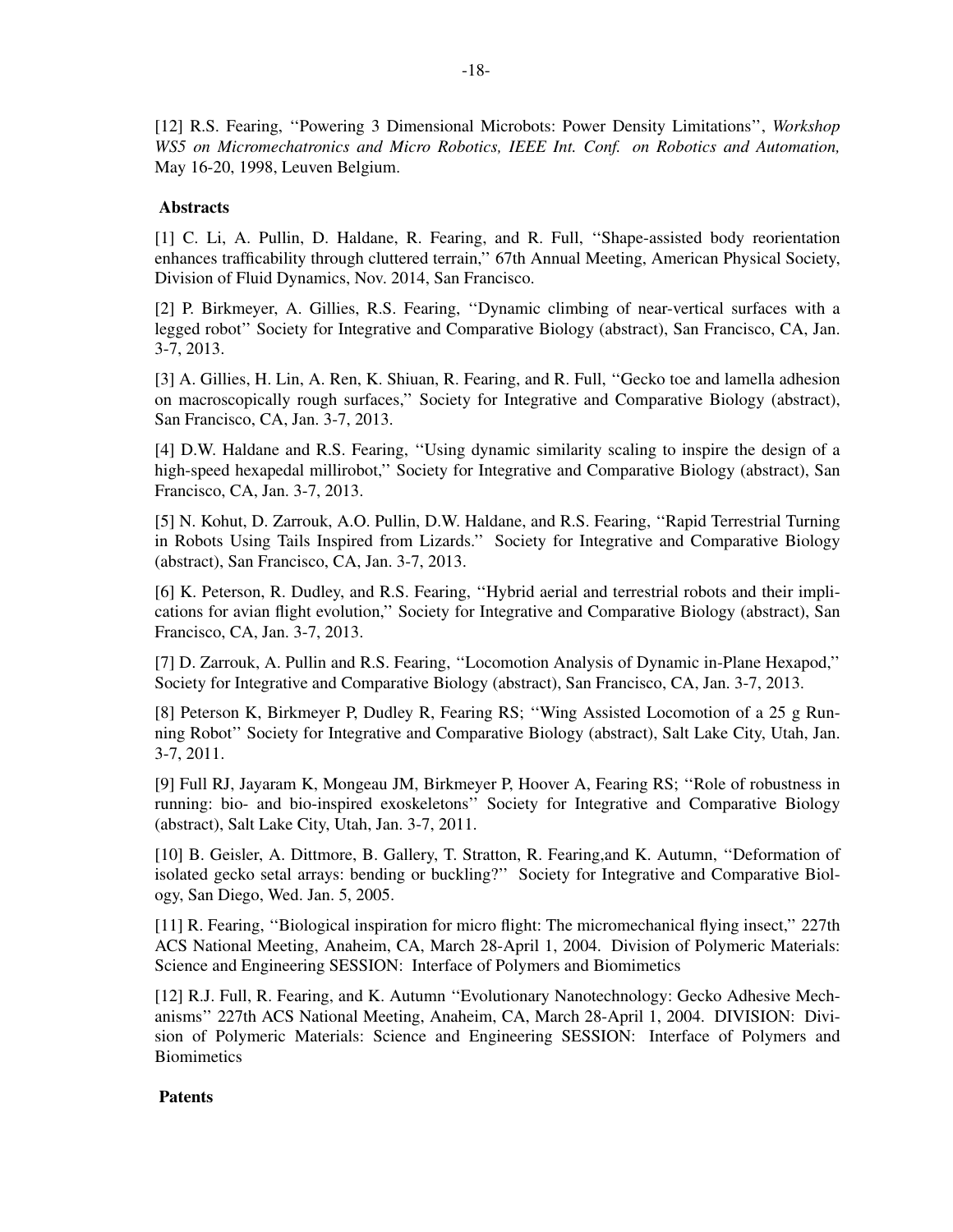1. R.J. Full, R.S. Fearing, T.W. Kenny, and K. Autumn, ''Adhesive Microstructure and Method of Forming Same'' US patent 6,737,160 May 18, 2004.

2. R.S. Fearing and E. Shimada, '' Apparatus and method for manipulation of an object'' US Patent 6,798,120 Sept. 28, 2004.

3. R. Fearing and M. Sitti. ''An Improved Adhesive Microstructure and Method of Forming Same'', US Patent 6,872,439 March 29, 2005.

4. R.J. Full, R.S. Fearing, T.W. Kenny, and K. Autumn, ''Adhesive Microstructure and Method of Forming Same'' US Patent 7,011,723 March 14, 2006.

5. S.D. Jones and R.S. Fearing, ''Structure having nano-fibers on annular curved surface, method of making same and method of using same to adhere to a surface,'' US Patent 7,175,723 Feb. 13, 2007.

6. R.J. Full, R.S. Fearing, T.W. Kenny, and K. Autumn, ''Adhesive microstructure and method of forming same,'' US Patent 7,229,685 June 12, 2007.

7. R.J. Wood, R.S. Fearing, J. Hickerson, ''High performance piezoelectric actuator,'' US Patent 7,368,860 May 6, 2008.

8. K. Autumn, R. Fearing, and S.D. Jones, ''Fabricated adhesive microstructure for making an electrical connection,'' US Patent 7,476,982 January 13, 2009.

9. R.S. Fearing and M. Sitti, ''Adhesive microstructure and method of forming same,'' US Patent 7,691,307 April 6, 2010.

10. C. Majidi, R.E. Groff, R.S. Fearing, and Steven D. Jones, ''Compliant base to increase contact for micro- or nano-fibers,'' US Patent 7,709,087, May 4, 2010.

11. C. Majidi, R.E. Groff, and R.S. Fearing, ''Nanostructured friction enhancement using fabricated microstructure,'' US Patent 7,799,423, Sep. 21, 2010.

12. R.J. Full, R.S. Fearing, T.W. Kenny, and K. Autumn, ''Adhesive Microstructure and Method of Forming Same'' US Patent 7,828,982, Nov. 9, 2010.

13. R. Fearing, A. Bachrach, R.E. Groff, and C. Majidi, ''Actively switchable nano-structured adhesive,'' US Patent 7,914,912, Mar. 30, 2011.

14. R. Fearing, R.J. Full, K. Autumn, Japanese patent 4830083.

15. C. Majidi, R. Groff, R.S. Fearing, ''Symmetric, Spatular Attachments for enhanced adhesion of micro- and nano-fibers,'' US Patent 8,309,201, Nov. 13, 2012.

16. K. Autumn, R.S. Fearing, and S.D. Jones, ''Fabricated adhesive microstructures for making an electrical connection,'' US Patent 8,610,290, Dec. 17, 2013.

17. R.F.Ross, R.S. Fearing, and B.G. Bush, ''Synthetic gecko adhesive attachments'' US Patent 8,703,267, April 22, 2014.

18. R. Fearing and K. Autumn, ''Controlling Peel Strength of Micron-Scale Structures,'' US Patent 8,815,385, Aug. 26, 2014.

19. E. Schaler and R.S. Fearing, ''Repulsive-attractive-Force Electrostatic Actuator'' US Patent 10,951,133, March. 16, 2021.

20. E. Schaler and R.S. Fearing, ''Repulsive Force Electrostatic Actuator'' US Patent 10,951,134, March. 16, 2021.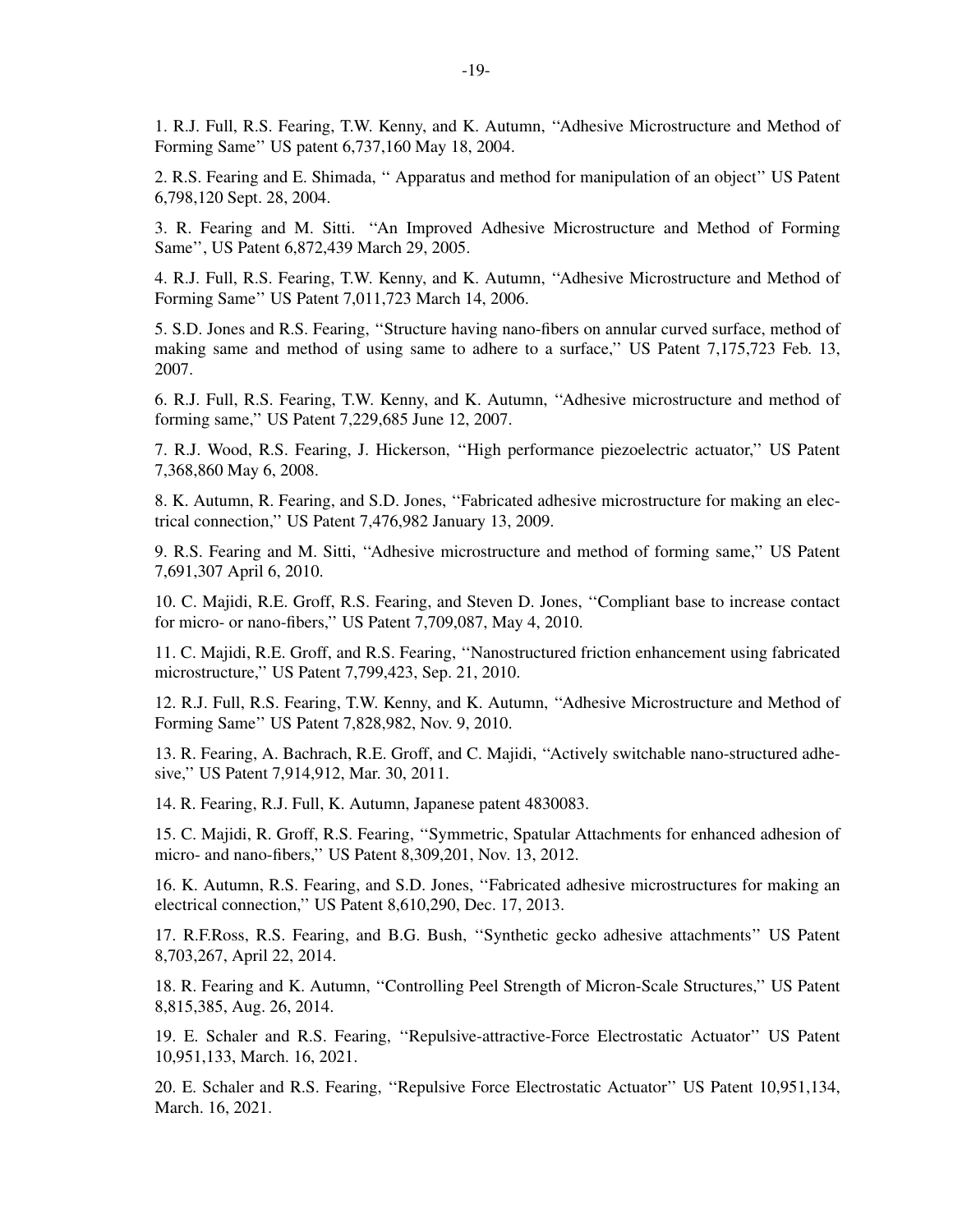# **Invited Talks**

[1] ''Agile Maneuver with Under-Actuated Millirobots,'' MEAM Seminar, University of Pennsylvania, March 22, 2022.

''SALTO Precision Leaping and Landing for Branch to Branch Jumping,'' Bay Area Robotics Symposium, Oct. 29, 2021.

[2] ''Learning to Design Real Robots with Domain Adaptation,'' Berkeley Deep Drive Community Meeting, March 9, 2021.

[3] ''Gecko-inspired Fibrillar Adhesion: a perspective on 20 years of progress'' 44th Annual Meeting of the Adhesion Society, Feb. 24, 2021. (Keynote talk)

[4] ''SALTO Precision Leaping and Landing Using Stance-phase Balance Control,'' Bay Area Robotics Symposium Nov. 20, 2020.

[5] ''2D Fabrication for 3D Milli-robots'' IROS Workshop ''Mechanisms and Design from Inception to Realization'', Oct. 29, 2020.

[6] ''Bioinspired Legged Millirobots,'' IROS Tutorial Session Bioinspired Robots, Oct. 25, 2020.

[7] ''Folded Bioinspired Millirobots: Prototypes and Performance,'' Art+Nature Symposium, UC Berkeley, Nov 9-10, 2019.

[8] "Towards Dextrous Locomotion with Biomimetic Millirobots," University of Southern California, 24, Oct. 2018.

[9] ''Tails for Minimally-Actuated Milli-Robots,'' Workshop on Unusual Appendages: novel, multimodal, or multi-functional uses for limbs, tails, and other body parts, RSS 2018, Pittsburgh, June 29, 2018.

[10] ''Tow ards All-Terrain Locomotion with Milli-robots'' BDD/BAIR Day, Berkeley, CA 29 Nov. 2017.

[11] ''SALTO: Saltatorial Agile Locomotion on Terrain Obstacles'' SF Bay Area Robotics Symposium, 17 Nov. 2017.

[12] "Folded Bioinspired Millirobots: Prototypes and Performance" Workshop on Folding in Robotics, IROS Vancouver, Sept. 28, 2017.

[13] "Towards Multirobot Dextrous Locomotion" SF Bay Area Robotics Symposium, Nov. 18, 2016.

[14] "Towards Dextrous Locomotion" Naval Air Weapons Station-China Lake, Ridgecrest, CA August 3, 2016.

[15] ''Minimal Actuation in Legged Locomotion'' Workshop on Minimality & Design Automation Robotics: Science and Systems Ann Arbor, Michigan June 2016.

[16] ''Biomimetic Millirobots for Dynamic Ambulation'' TUM Institute of Advanced Study Symposium on Micro-Nano-Mechatronics/Robotics, Munich 5 February 2016.

[17] ''Tow ards Dextrous Locomotion'' SF Bay Area Robotics Symposium, 23 Oct.2015.

[18] ''Biomimetic Millirobots for Dynamic Ambulation,'' Workshop on Robotics-Inspired Biology, IEEE Int. Conf. on Robotics and Automation, Seattle, WA, May 26, 2015.

[19] ''Microgripping and Manipulation at UC Biomimetic Millisystems Lab,'' Workshop on Bioinspired innovations by Micro-Nano Robotics and Systems, IEEE Int. Conf. on Robotics and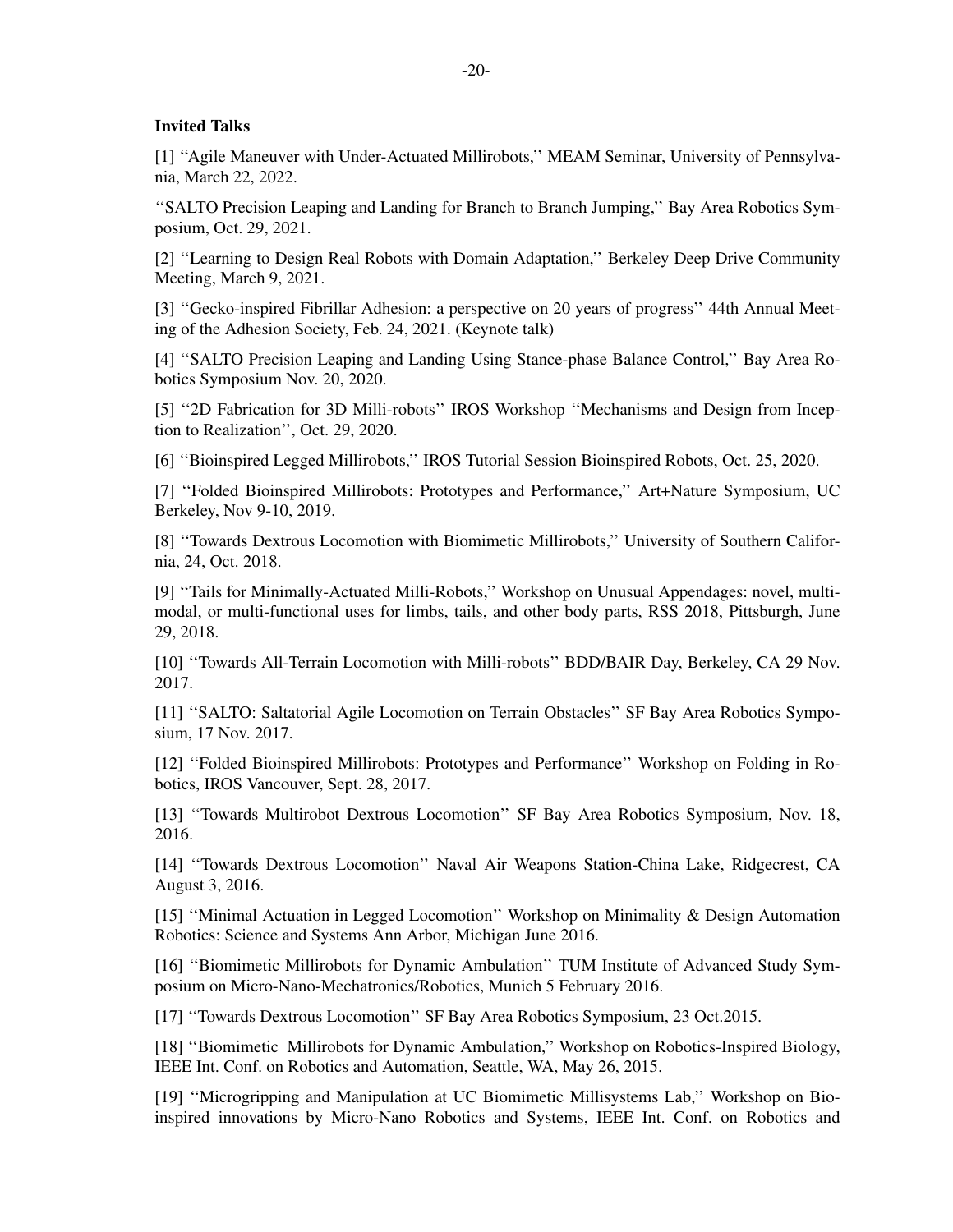Automation, Seattle, WA, May 26, 2015.

[20] ''Dynamic Locomotion with Millirobots'' Stanford-Berkeley Robotics Symposium, Stanford Oct. 17, 2014

[21] ''Contributions of Compliance and Shape to Locomotion and Manipulation,'' Workshop on Advances on Soft Robotics, Robotics Science and Systems, Berkeley, CA July 13, 2014.

[22] ''Biomimetic Millirobots for Dynamic Locomotion,'' Center for Biomimetic Mechanical Systems Colloquium on Biomimetic Mechanical Systems Seoul National University, South Korea, July 11, 2014.

[23] ''Micro/Nano Surface and Particle Grasping'', Workshop on Frontier of Bioinspired Systems based on Micro-Nanorobotics, ICRA 2014, Hong Kong, May 31, 2014.

[24] ''Biomimetic Millirobots'' Workshop on Frontiers of Robotics and Autonomous Systems, HKUST, June 1, 2014

[25] ''Biomimetic Millirobots'' MIT, Mechanical Engineering Colloquium, Dec. 7, 2012

[26] "Biomimetic Millirobots" EPFL, Nov. 1, 2012

[27] ''Biomimetic Millirobots'' ETH Distinguished Lecture in Robotics, Systems, and Control series, Zurich, Nov. 16, 2012.

[28] ''Biomimetic Millirobots'' GCOE Symposium, Nagoya Japan, July 27, 2012.

[29] ''Biomimetic Millirobots'' Univ. of Toronto, Fri. Jan. 13, 2012

[30] ''Biomimetic Millirobots'' University of Maryland, Fri Oct. 7, 2011

[31] "Biologically Inspired Mobile Millirobots," IROS 2011 Control and Future related technologies for robotic automation in micro/nano scale, San Francisco, Friday Sep. 30, 2011.

[32] ''Biomimetic Millirobots'' IROS 2011 Workshop Sep. 25, 2011.

[33] ''Autonomous Indoor Ornithopter Flight,'' ONR Micro Flyer Workshop, Arlington, VA May 18, 2011.

[34] ''Micro/Nano Surface Grasping'' IEEE ICRA Workshop on Micro-Nano Robotics and New Evolution. Anchorage, AK May 3, 2010.

[35] "Power and Energy for Small Robotic Systems," Army Science Conference, Orlando, FL Dec. 2, 2010.

[36] "Biomimetic Millirobots" Carnegie Mellon University, Dec. 9, 2009.

[37] "Towards capable millirobots through folding and gripping," Automation & Robotics Research Institute The University of Texas at Arlington, Nov. 10, 2009.

[38] ''Biomimetic Millirobots'' IROS2009 Workshop on Biologically-Inspired Robots, St. Louis, Oct. 11, 2009.

[39] ''Gecko Inspired Synthetic Adhesives'' Kimberly Clark, Atlanta, GA Dec. 15, 2008

[40] ''Design, micro assembly, rapid prototyping of flying and crawling micro-robots'' Makani Power, Alameda, CA Nov. 20, 2008

[41] "Gecko Technology Briefing," Nike Corp. Portland, Oct. 30, 2008.

[42] ''Gecko Inspired Synthetic Adhesives,'' AS&T Colloquium, UC Berkeley, 29 Oct. 2008.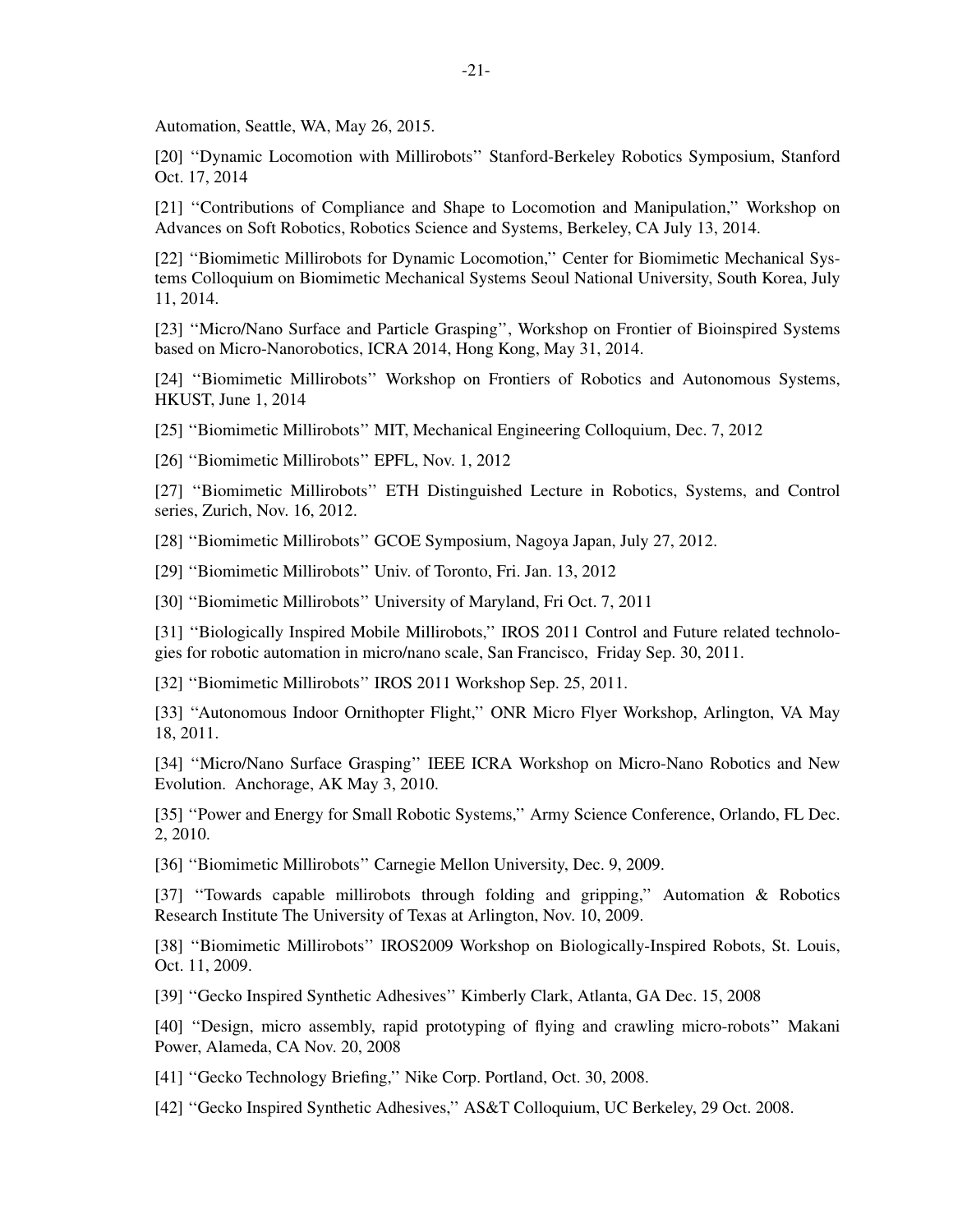[43] ''Biomimetic Principles for Insect-Scale Flapping Flight and Ambulation,'' Int. Workshop on Biomimetic Complex System Design, KAIST, Daejon, Korea June 3-4, 2008.

[44] ''Biomimetic Millirobots,'' Michigan State University, March 27, 2008.

[45] "Challenges for 100 milligram flapping flight," IROS Workshop on Micro Aerial Vehicles Design, Control, and Navigation, 2 Nov. 2007, San Diego.

[46] ''Biomimetic Millirobots'' RPI CS Day, Oct. 26, 2007

[47] ''Challenges for 100 Milligram Flapping Flight'' plenary talk, Flying Insect Robots, Acon, Switzerland, Aug. 13-17, 2007.

[48] "Challenges for Effective Millirobots," plenary talk, IEEE MicroMachine and Human Sciences Symp. Nagoya, Japan Nov. 5, 6, 7. 2006.

[49] ''Rapid Prototyping Millirobots using Toolkits and Microassembly,'' Int. Adv. Robotics Programme, Paris, France Oct. 23-24, 2006.

[50] ''Challenges for Effective Millirobots'' Stanford Broad Area Colloquium for Artificial Intelligence, Geometry, Graphics, Robotics and Computer Vision, Oct. 9, 2006.

[51] ''Fingers for Interactions in Micro and Nano World'' ICRA Workshop on Role of Robotics Research in Micro and Nanotechnologies, Orlando, FL May 15, 2006.

[52] ''Challenges for Effective Millirobots'' plenary talk, IEEE Int. Conf. on Robotics and Automation May 18, 2006, Orlando, FL

[53] ''Microrobots Using Composite Materials'' 1st Workshop on Very Small Robots MITRE Corp., McLean, VA, 23-24 February 2005.

[54] ''Mechanisms for 1 gram and 0.1 gram Autonomous Flyers'' presentation to Board on Army Science and Technology, Washington, DC December 16-17, 2004.

[55] "Gecko Inspired Dry Adhesion: Principles of Operation", Gordon Research Conference on Adhesion Science. Tilton, NH, August 8-13, 2004.

[56] "Micromechanical Flying Insect," ICRA Workshop on Micro Air Vehicles, New Orleans, April 2004.

[57] ''Design and Fabrication of a Micromechanical Flying Insect'', IGERT Seminar, Case Western Reserve, 23 March 2004.

[58] ''Synthetic Gecko Foot-Hair Micro/Nano-Structures for Future Wall-Climbing Robots,'' IROS Workshop on Nanoscience and Technoloy, Oct. 27, 2003, Las Vegas, NV.

[59] ''Tow ards Automatic MicroAssembly of MilliRobots'', IROS Workshop on Sensing and Manipulation of Micro and Nano Entities: Science, Engineering, and Applications, Oct. 27, 2003, Las Vegas, NV.

[60] ''Design and Fabrication of Micromechanical Flying Insect,'' Bioengineering Seminar, Caltech, 19 May 2003.

[61] ''Tow ards Synthetic Biomimetic Adhesion,'' Defense Sciences Review Council, San Francisco, 21 April 2003.

[62] ''Tow ards Automatic MicroAssembly of MilliRobots'' Zyvex Corp, Plano Texas, 15. Nov. 2002.

[63] ''MilliRobotics for Manipulation, Remote Sensing and Presence,'' Dept. of Computer Science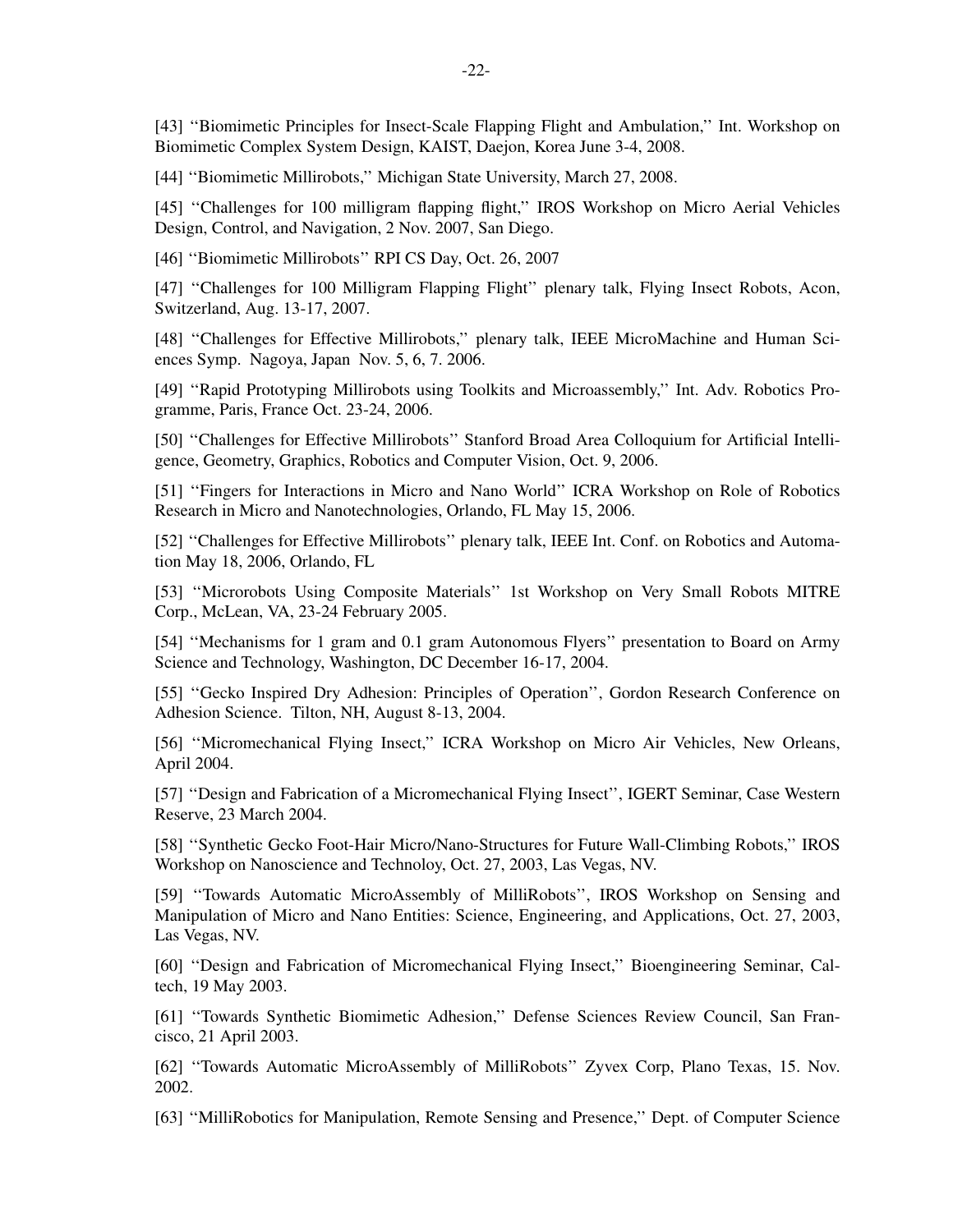and Engineering, Univ. of Minnesota, Minneapolis Nov. 4, 2002.

[64] ''Compliant Fingers,Toes and Thoraxes for Versatile MilliRobots'' Darpa Biodynotics Workshop, Arlington, VA, Oct. 7, 2002.

[65] ''Tow ards Micromechanical Flyers,'' NAE Frontiers in Engineering, Irvine, CA, Mar. 1-3, 2002.

[66] ''Design and Fabrication of a Micromechanical Flying Insect'' Grasp Lab Seminar, Univ. of Pennsylvania, Philadelphia, April 13, 2001.

[67] ''Design and Construction of a Micromechanical Flying Insect'' Xerox Summer Robotics Seminar, Xerox PARC, Palo Alto, CA July 25, 2000.

[68] ''Micromechanical Flying Insect'' Neurotechnology for Biomimetic Robots, Nahant, MA, May 14-16, 2000

[69] ''Micromechanical Flying Insect'' Workshop on Mobile Microrobotics, IEEE Int. Conf. Robotics and Automation, April 28, 2000

[70] ''Alignment of Microparts Using Force Controlled Pushing'', *Tutorial on Modeling and Control of Micro- and Nano-manipulation, IEEE Int. Conf. Robotics and Automation,* Detroit, MI May 11, 1999.

[71] ''Powering 3 Dimensional Microbots: Power Density Limitations'', *Workshop WS5 on Micromechatronics and Micro Robotics, IEEE Int. Conf. on Robotics and Automation,* May 16-20, 1998, Leuven Belgium.

[72] ''MEMS for Tactile Sensing and Display'', Workshop on Human and Machine Haptics, Asilomar, CA Dec. 8-9, 1997.

[73] ''Micro-Actuators for Micro-Robots: Electric and Magnetic'', *Tutorial Su 1: Micro Mechatronics, IEEE 1997 Int. Conf. on Robotics and Automation,*, Albuquerque, NM April 20, 1997.

[74] "Tele-taction", East Bay chapter, IEEE EMBS Nov. 15, 1995

[75] ''Micro-Actuators for Micro-Robots'' and ''Micro-Sensors for Micro-Robots'', *Tutorial on Micro-Robotic Principles and Applications, IEEE Int. Conf. Robotics and Automation,*, Nagoya, Japan, May 1995.

[76] ''Tele-taction: remotely transmitting the sense of touch'' Univ. of Wisconsin, Feb 22, 1995.

[77] ''Grasping of Microparts in Air'', *Tutorial on Micro Dextrous Motion Control, IEEE Int. Conf. Robotics and Automation,*, San Diego, CA, May 8, 1994.

[78] ''Tele-taction'', Robotics Colloquium, Univ. of Washington, Feb. 14, 1994.

[79] ''Actuation for Micro-Robots'', *Tutorial on Miniature and Micro Robotic Machines: Technology, Designs and Applications, IEEE Robotics and Automation,* Atlanta, GA, May 6, 1993.

[80] ''Micro Structures and Micro Actuators for Implementing Sub-Millimeter Robots'', *Workshop on Microtechnologies and Applications to Space Systems,* May 27-28, 1992, Jet Propulsion Laboratory, Pasadena, CA.

[81] ''Micro Structures and Micro Actuators for Implementing Sub-Millimeter Robots'', *Tutorial on High Precision Sensors/Actuators and Systems, IEEE Robotics and Automation,* Nice, France, May 11, 1992.

[82] ''Intelligent Micro Sensors and Actuators'', *Tutorial, IECON 1991,* Kobe, Japan, Oct. 28, 1991.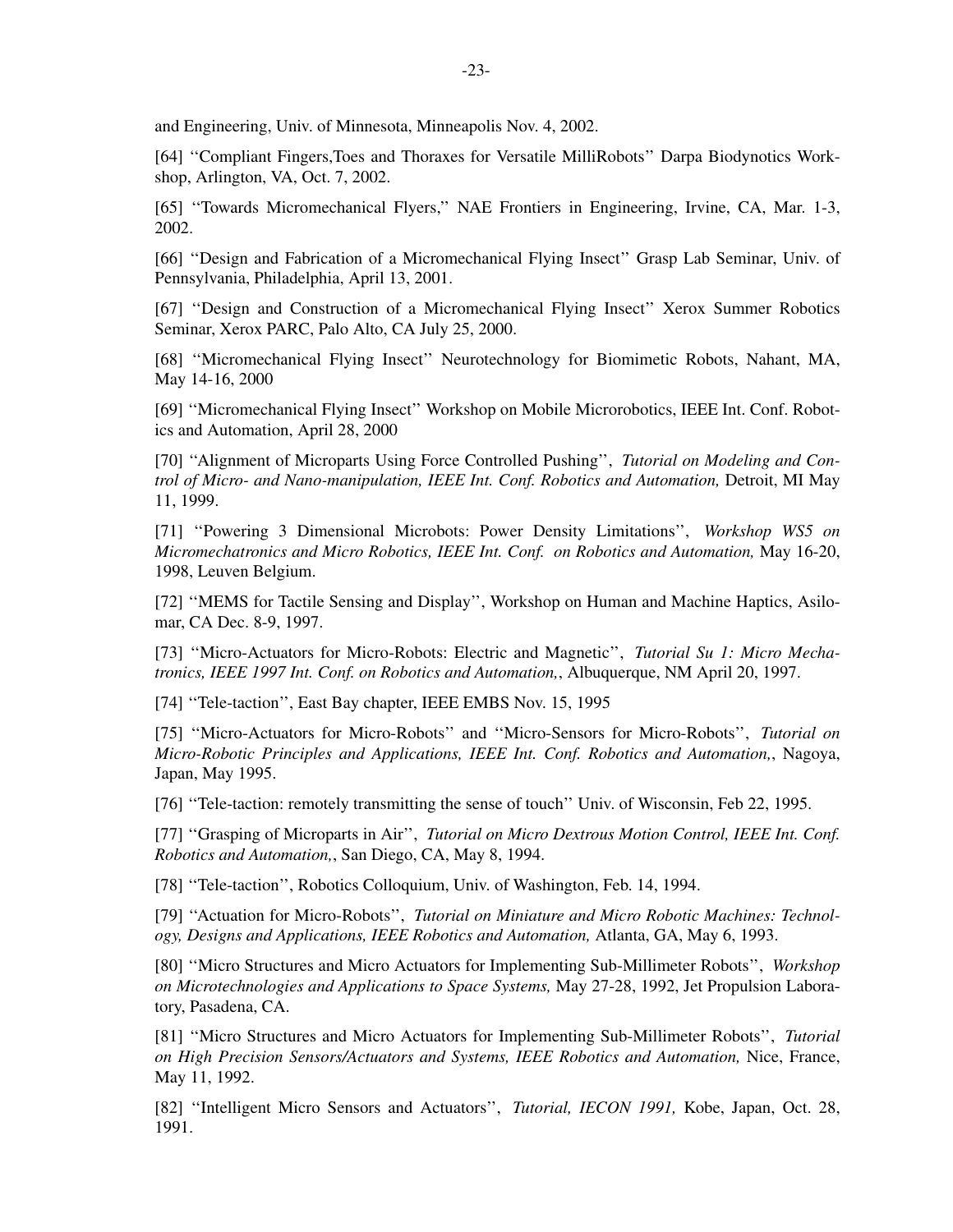[83] ''Control of Natural and Un-Natural Micro-Robots'', Beckman Institute, U. Ill., May 2, 1991.

[84] ''A Planar Air Levitated Electrostatic Manipulator System'', *Workshop on Micro Electro Mechanical Systems, IEEE Int. Conf. on Robotics and Automation,* Cincinnati, OH, May 13, 1990. [85] ''Robotic Tactile Shape Interpretation'', and ''Grasping of Polyhedral Objects Using Slip'', ONR Workshop on Dextrous Manipulation and Tele-Operation, Oxford, UK August 7-9, 1989. [86] ''Robotic Tactile Shape Interpretation'', Autonomous Systems and Robotics Conference, Pasadena, CA, April 25-16, 1989.

# **Service as External Thesis Examiner**

Slava G. Arabagi, PhD ME, CMU Sep. 2011 ''A Miniature controllable flapping wing robot,''

Liyu Wang, PhD ME, ETHZ May 5, 2014 ''Shape Adaptation Through Soft-Matter Extended Phenotype Enhances Robots' Functionality''

### **Service to Community (K-14)**

1. October 28, 2015 ''Biologically Inspired Millirobots'' Part of Bay Area Science Festival, Biorobots: Dissected, Swissnex San Francisco.

2. July 7, 2015 Talk on robotics to Education and Outreach for Community College summer interns.

3. March 27, 2015 Talk on ''Biologically Inspired Milli-Robots'' to Edison Tech Center, Schenectady, NY

4. April 29, 2012 Talk on ''Engineering and Robotics'' to High School Without Borders, Orinda, CA

5. April 23, 2011 Judging for Pioneers in Engineering contest for 12 local area high school teams (2-7 pm)

6. March 2010 - judging for Kids Science Challenge Biomimetic Designs

7. Summer 2009- helping Rashmi Nanjundaswamy put together fabrication of silicone rubber microhairs for LHS summer Nano Camp. Nanoscale Informal Science Education http://www.nisenet.org/catalog/programs/synthetic\_gecko\_tape\_through\_nanomolding

8. Aug. 21, 2009, filming for Kids Science Challenge and cardboard robot activity design, design of jumping robot activity which enables third to sixth graders to build a passive dynamic robot model which can jump when tossed.

9. Talk on ''Biomimetic Millirobots'' to Contra Costa Community College, Feb. 13, 2009.

10. June 25, 2008 PBS Dragon Fly TV episode, UC Berkeley (filming with Minnesota Public TV, and Prof. Bob Full)

11. National Youth Leadership Forum, TECH Seminar ''Milli&Micro Robots'' San Jose, July 28, 2004

# **Professional Service - Conference and Journals**

IEEE Robotics and Automation Society Awards committee member 2018-19

Co-organizer with K. Karydis, L. Wang for RSS Workshop on Design and Control of Small Legged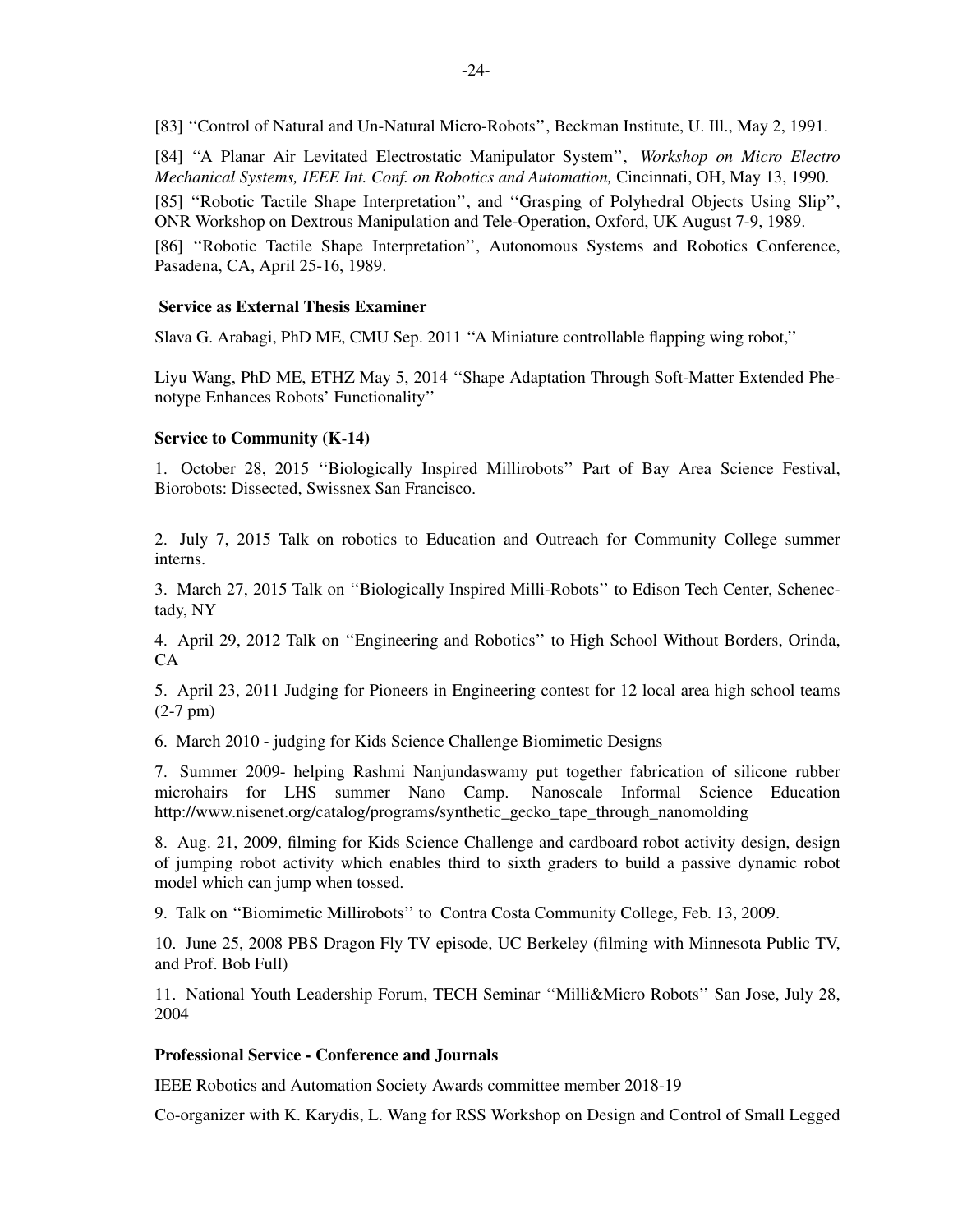Robots, Pittsburgh, June 30, 2018.

Best paper awards committee, IEEE ICRA 2014, RSS 2018

Editorial board member, *Journal of Micro-Bio Robotics*, 2010-

IROS 2012 - session co-chair (2)

Program committee member, IEEE Int. Conf. Robotics and Automation, 1995, 1998, 2000, 2001-2006.

Program committee member, IEEE Int. Conf. Intelligent Robotics and Systems, 2001-2006, 2009-2010.

co-editor with Prof. Aaron Dollar, Prof. Kyujin Cho, Prof. Yong-Lae Park of special issue of ASME Journal of Mechanisms and Robotics, Novel Approaches to Design and Manufacture of Fully-Integrated Robotic Mechanisms, Fall 2014.

co-editor with Prof. Kellar Autumn of special issue of Jnl. Adhesion Science and Technology, ''Gecko Inspired Adhesion:Theoretical and Applied Aspects,'' vol. 12-13, pp. 1119-1341, 2007.

Editorial Board Member, *Haptics-e*.

North American Editor-in-Chief, *Journal of Micromechatronics* , (VSP) 1998-2006.

Associate Editor for *Mechatronics*, (Pergamon Press) 1990-2005.

Reviewer for: NSF proposals, children's book for Scholastic, *IFAC 08, Journal Royal Society-Interface, PNAS, Langmuir, Bioinspiration and Biomimetics, Advanced Materials, IEEE Trans. on Robotics, IEEE Int. Conf. on Robotics and Automation, IEEE/RSJ Int. Conf. on Intelligent Robots and Systems, Int. Journal of Robotics Research, 5th Int. Conf. on Advanced Robotics, Journal of Robotic Systems, Int. Jnl. Intelligent Machines, Sensors and Actuators, IEEE Journal of Microelectromechanical Systems, ASME Annual Symposium on Haptic Interfaces for Virtual Environment, IEEE/ASME Trans. on Mechatronics, IEEE Trans. on Semiconductor Manufacturing, ASME Jnl. of Biomechanical Engineering, IEEE Journal of Solid-State Circuits.*

Secretary East Bay Chapter IEEE EMBS 9/95-6/96, vice-president 6/96-6/97.

Program committee member, American Association for Artificial Intelligence AAAI-90, March 1990.

#### **Professional Service - Advisory Panels, Workshops**

Workshop on Robotic Materials, Boulder, CO March 10-12, 2017.

Materials for Sustainable and Mission Flexible Intelligent Systems, Army Science Planning & Strategy Meeting Aberdeen MD, December 8-9, 2016.

CRA/CCC Workshop on Emerging Technologies and Trends in Robotics, Aug. 14-15, 2008, Snowbird, Utah.

MTO Workshop May 24-25, 2004.

presentation to NAE Board on Army Science and Technology, Washington, Dec. 16-17, 2004.

Defense Sciences Review Committee Workshop, April 21, 2003, San Francisico.

Panel Member NSF Sensitive Skin Workshop, Oct. 14-15, 1999, Washington DC

DARPA/ISAT Study Group: Cost Effective Configurable Robots, Arlington, VA April 5, 1996, Berkeley June 18, 1996, Pittsburgh, PA, July 23, 1996, Woods Hole, MA, Aug. 19-23, 1996.